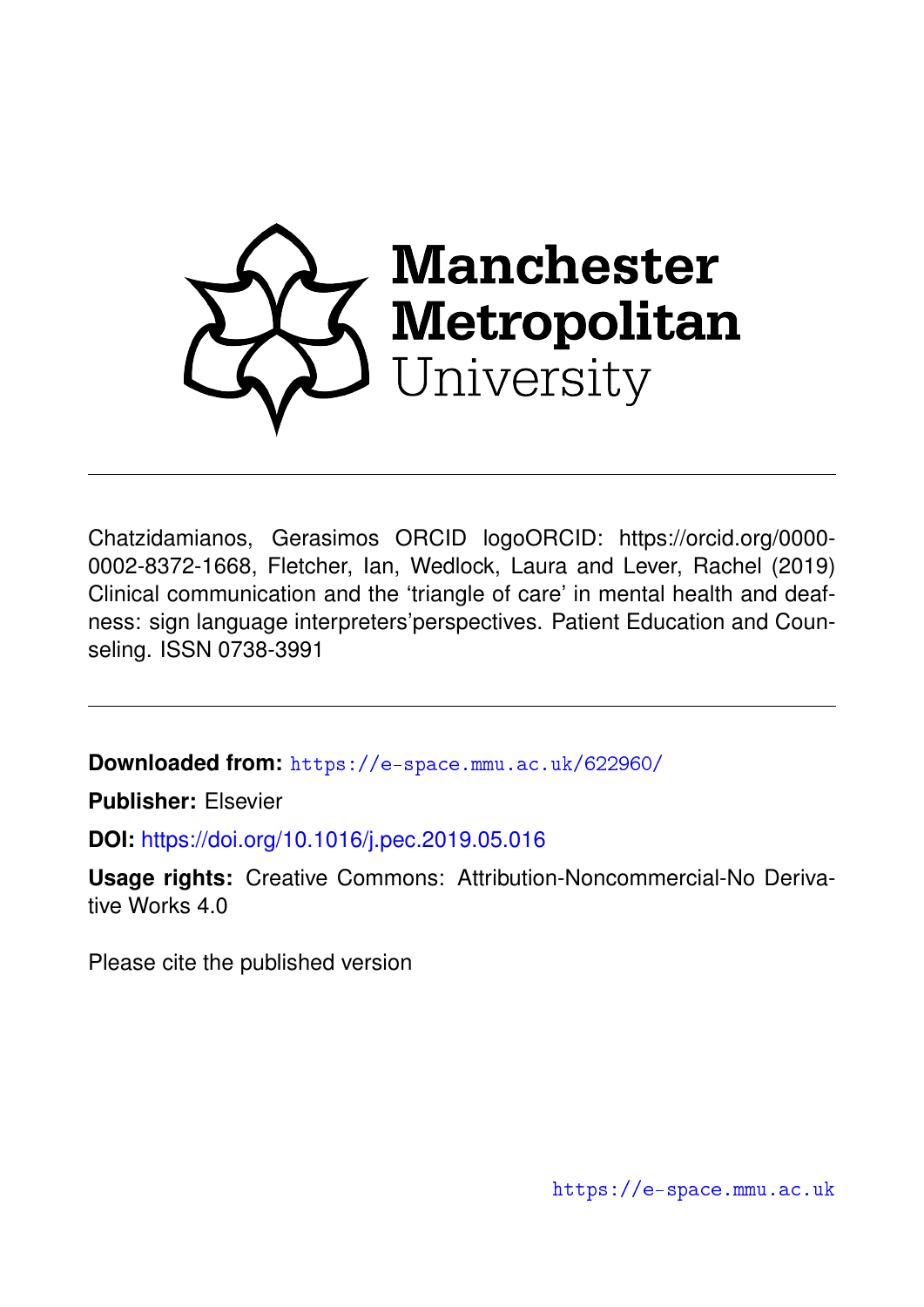## Accepted Manuscript

Title: Clinical communication and the 'triangle of care' in mental health and deafness: sign language interpreters' perspectives

Authors: Gerasimos Chatzidamianos, Ian Fletcher, Laura Wedlock, Rachel Lever



| PII:           | S0738-3991(19)30200-9                     |
|----------------|-------------------------------------------|
| DOI:           | https://doi.org/10.1016/j.pec.2019.05.016 |
| Reference:     | <b>PEC 6282</b>                           |
| To appear in:  | <b>Patient Education and Counseling</b>   |
| Received date: | 21 December 2018                          |
| Revised date:  | 7 May 2019                                |
| Accepted date: | 14 May 2019                               |
|                |                                           |

Please cite this article as: Chatzidamianos G, Fletcher I, Wedlock L, Lever R, Clinical communication and the 'triangle of care' in mental health and deafness: sign language interpreters' perspectives, *Patient Education and Counseling* (2019), <https://doi.org/10.1016/j.pec.2019.05.016>

This is a PDF file of an unedited manuscript that has been accepted for publication. As a service to our customers we are providing this early version of the manuscript. The manuscript will undergo copyediting, typesetting, and review of the resulting proof before it is published in its final form. Please note that during the production process errors may be discovered which could affect the content, and all legal disclaimers that apply to the journal pertain.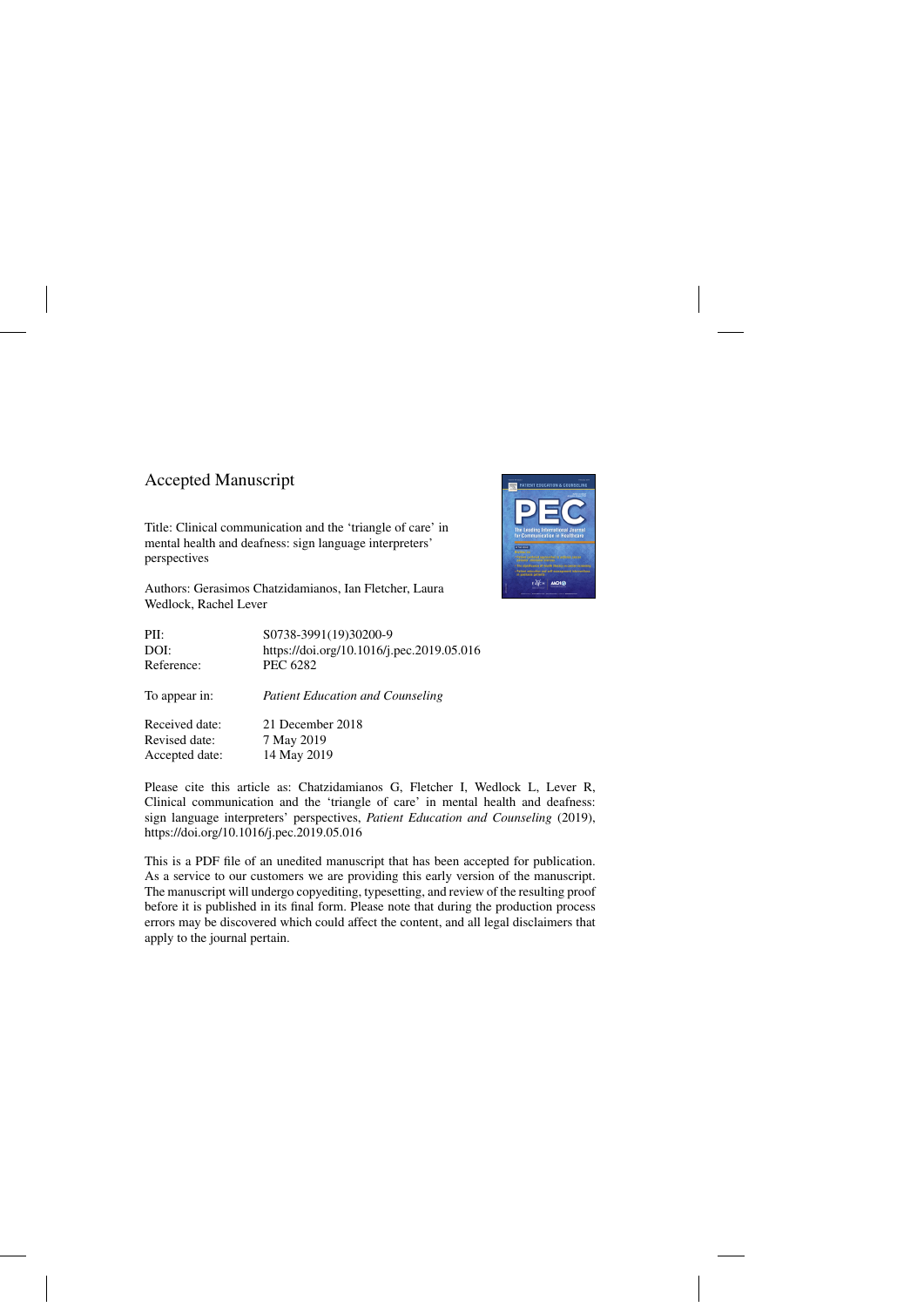### **Title:**

Clinical communication and the 'triangle of care' in mental health and deafness: sign language

interpreters' perspectives.

### **Authors:**

Gerasimos Chatzidamianos<sup>a</sup>, Ian Fletcher<sup>b</sup>, Laura Wedlock<sup>b</sup>, Rachel Lever<sup>c</sup>

### **Affiliations:**

<sup>a</sup> Department of Psychology, Manchester Metropolitan University, Manchester, UK

- <sup>b</sup> Division of Health Research, Lancaster University, UK
- c John Denmark Unit, Greater Manchester Mental Health NHS Foundation Trust, UK

### **Corresponding author at:**

Gerasimos Chatzidamianos, Department of Psychology, Faculty of Health, Psychology & Social Care, Manchester Metropolitan University, Brooks Building, Room 3.11, 53 Bonsall Street, Manchester, M15 6GX, U.K. Telephone: +44 (0) 161 247 2528, g.chatzidamianos@mmu.ac.uk,

Authors:<br>
Gerasimos Chatzidamianos", Ian Fletcher", Laura Wedlock", Rachel Lever"<br>
Affiliations:<br>
"Department of Psychology, Manchester Metropolitan University, Manchester, UK<br>
"Division of Health Research. Lancaster Univ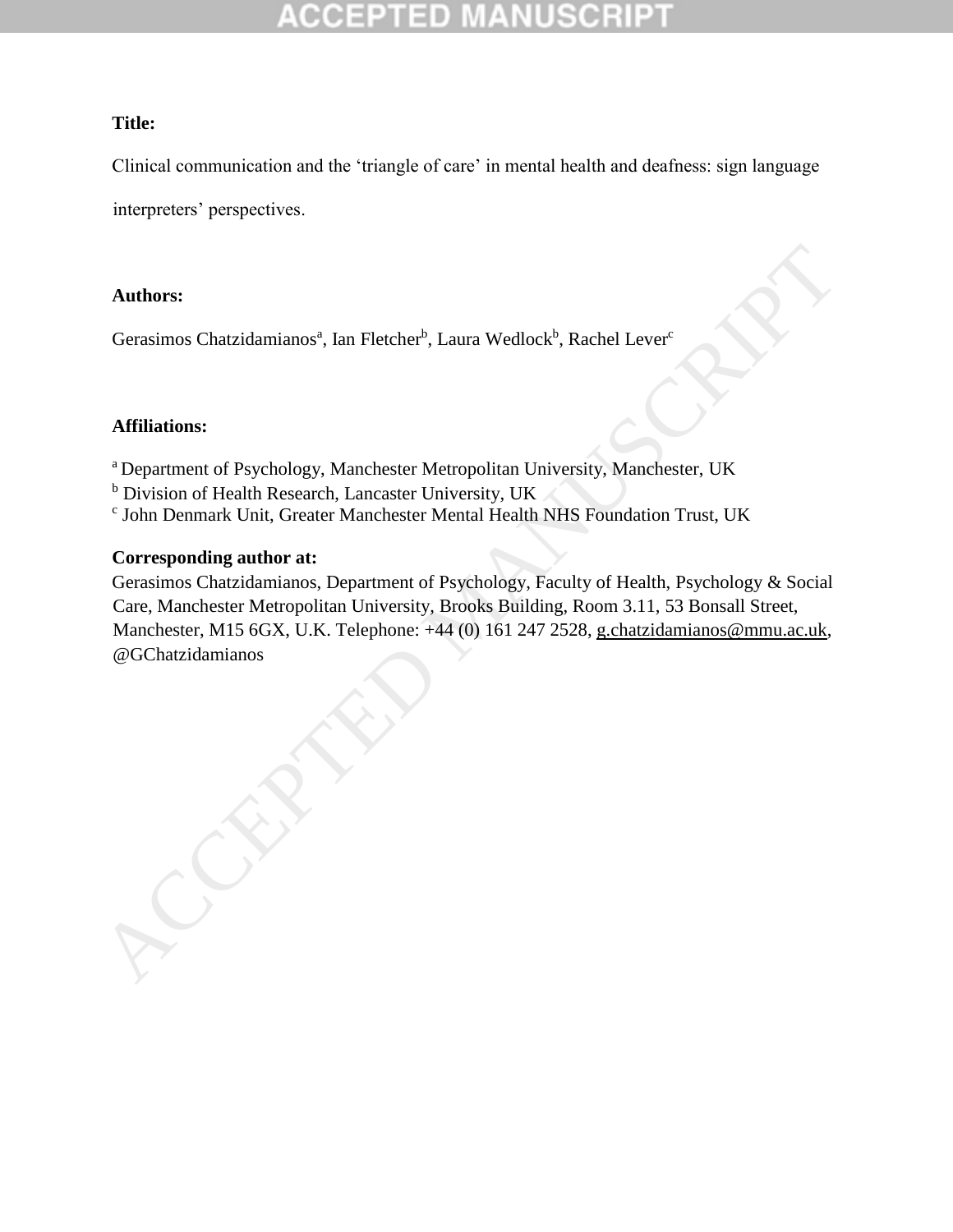### **Highlights:**

- Implementing a triangle of care facilitates effective therapeutic alliance
- A triangle of care model promotes service accessibility for deaf patients
- Sign language interpreters are more than just passive conduits of emotional content
- Clinicians may feel deskilled when working with sign language interpreters

## Abstract

**Objective**: To explore the processes by which therapeutic alliance develops in mental health consultations with Sign Language interpreters.

**Method**: Semi-structured interviews with 7 qualified interpreters were transcribed and analysed with interpretative phenomenological analysis.

**Results**: Two key themes were generated: (1) Nurturing the triangle of care, where the therapeutic process relied on collaboration, continuity, and trust; and (2) Shared vision and knowledge, in which participants felt misunderstood and unsupported; there was a lack of deaf awareness and clinicians appeared to feel deskilled.

**Conclusions**: Interpreters should be viewed as valued members of clinical teams and have access to clinical supervision so that they can be supported in interpreting emotional distressing content. Clinicians can aim to be collaborative with interpreters and improve their knowledge of mental health issues that are relevant to deaf people. • Cumcians may icel deskilled when working will sign aligologic interpreters<br>
Abstract<br>
Objective: To explore the processes by which therapeutic alliance develops in mental health<br>
consultations with Sign Language interpre

**Practice Implications:** An aide-memoire of the role and practicalities of working with SL interpreters should be developed and disseminated to relevant services to support collaborative working with clinicians. A core competence in SL **interpreter** training is reflexivity. This should be embedded in educational curricula and facilitated through clinical supervision.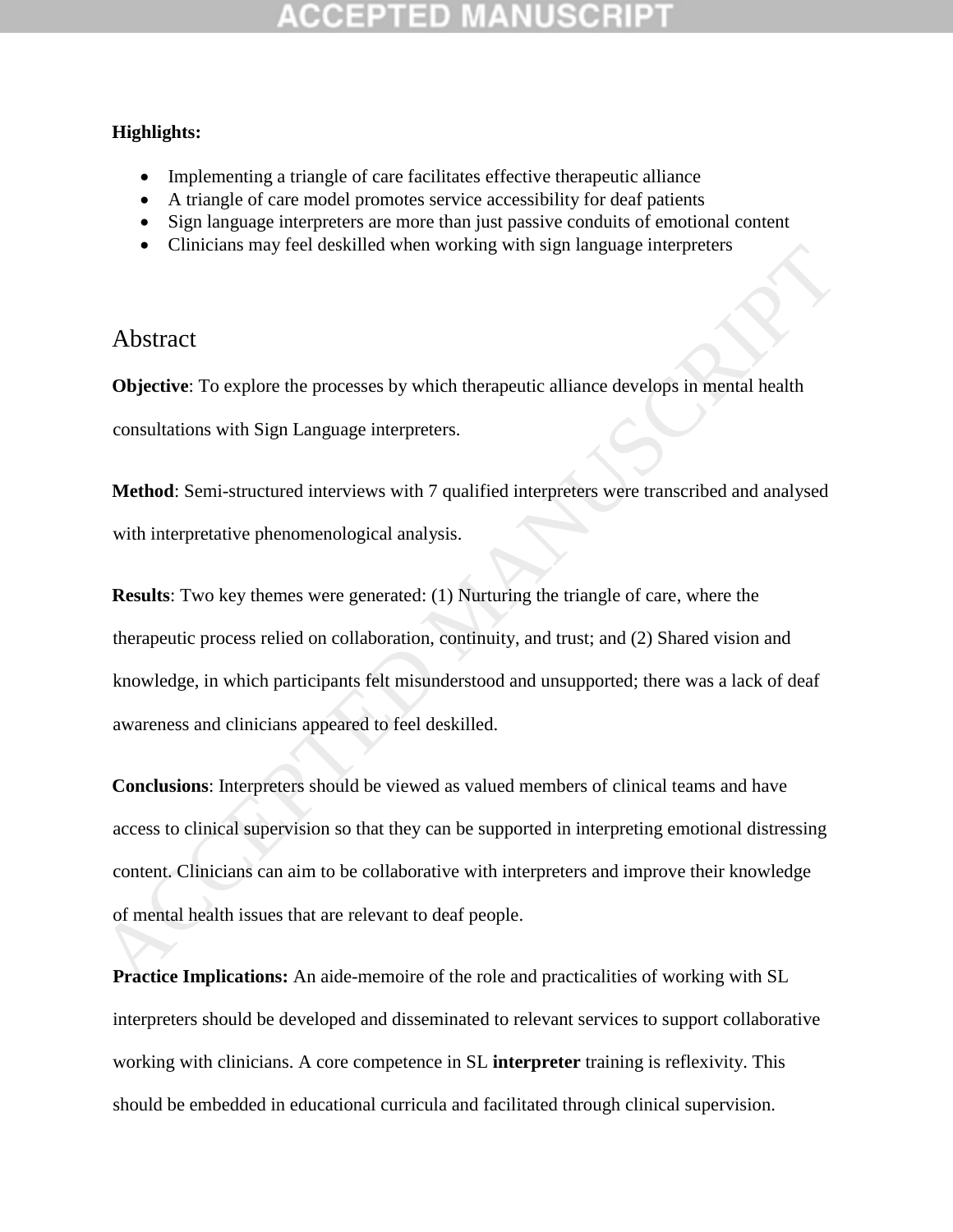### **MANUSCRIP CCEPTED**  $\overline{\mathbb{F}}$

Funding by commissioning services should be subject to services being deaf aware and interpreters being mental health **aware**.

### **Keywords**:

deafness; interpreters; mental health; therapeutic alliance; qualitative, IPA ACCEPTED MANUSCRIPTED MANUSCRIPTED MANUSCRIPTED MANUSCRIPTED MANUSCRIPTED MANUSCRIPTED MANUSCRIPTED MANUSCRIPTED MANUSCRIPTED MANUSCRIPTED MANUS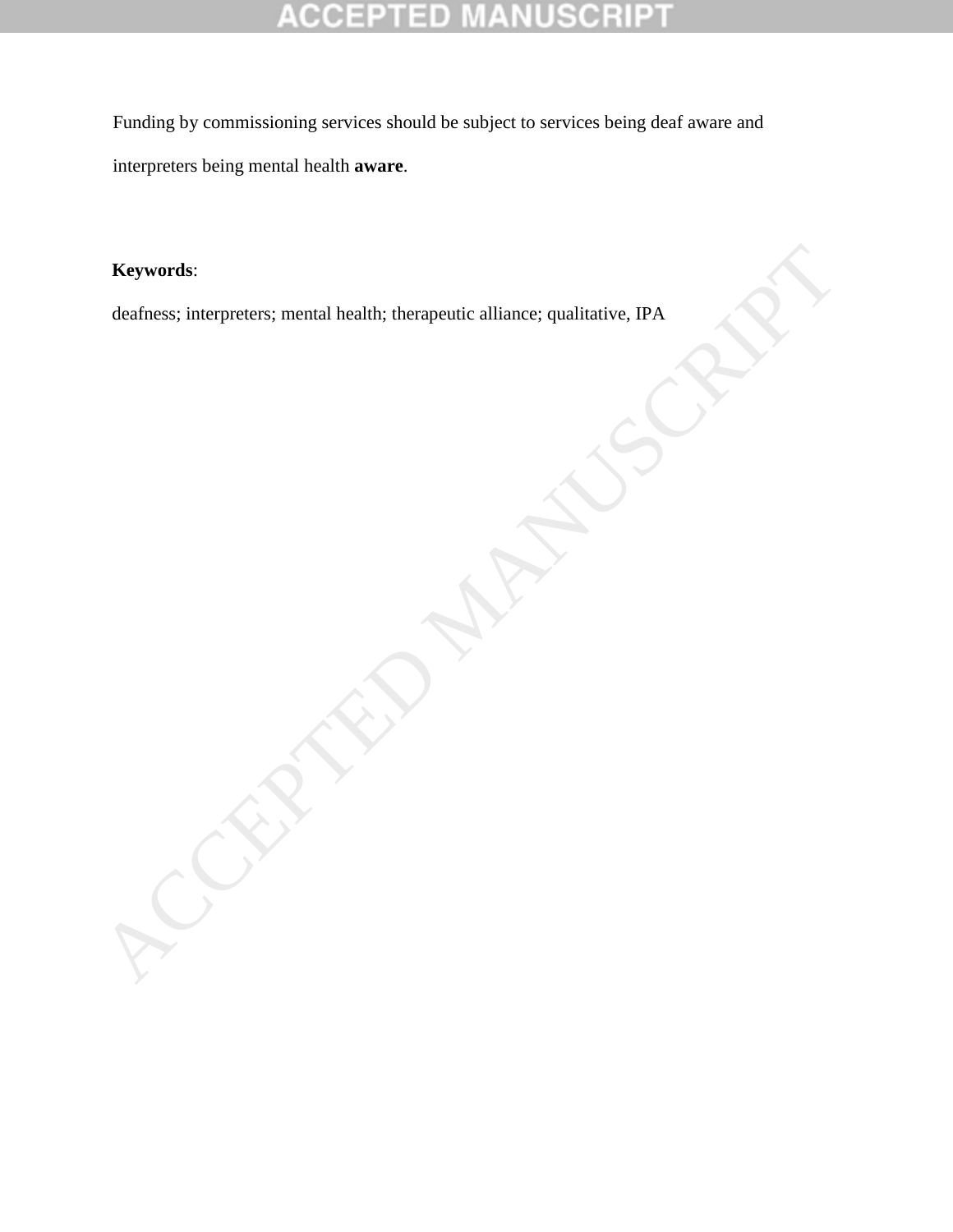## 1 Introduction

The involvement of Sign Language (SL) interpreters is the recommended adjustment by which mental healthcare provision can be appropriately delivered to deaf signers when professionals do not sign [1]. SL interpreting is cognitively demanding and different from spoken language interpreting due to the different language modalities involved (oral vs visual/gestural) [2]. Evidence suggests that across European countries the ratio of SL users to SL interpreters ranges between 8:1 and 2,500:1, with an average of 160:1 [3]. This lack of SL interpreters poses major challenges to deaf signers accessing mental healthcare as it often results in failure to meet their needs. In the UK, SL interpreters are not routinely sought or provided, which might partly be linked to the lack of available interpreters and the lack of suitably experienced interpreters in mental health. This makes services largely inaccessible to deaf signers  $[4,5]$ . professionals do not sign [1], SL interpreting is cognitively demanding and different from<br>spoken language interpreting due to the different language modalities involved (oral vs<br>visual/gestural) [2]. Evidence suggests tha

Although the benefits of involving interpreters are considered in the literature, their role in healthcare continues to be misunderstood in both mainstream and deaf specialised settings [6–8], which often results in services not utilising their expertise. Sign Health [4] reported that 70% of deaf people who had not seen their doctor recently had wanted to, but were unable to attend an appointment because an interpreter was not provided. SL interpreters constitute a vital communicative facilitator by relaying information to and from the deaf patient and, usually, the hearing health professional. du Feu and Chovaz [1] noted that in mental health services SL 'interpreting is much more than translating. It is a complex process and a bridge between two cultures'; akin to 'cultural brokers' [9]. This fits more closely to the community model of

1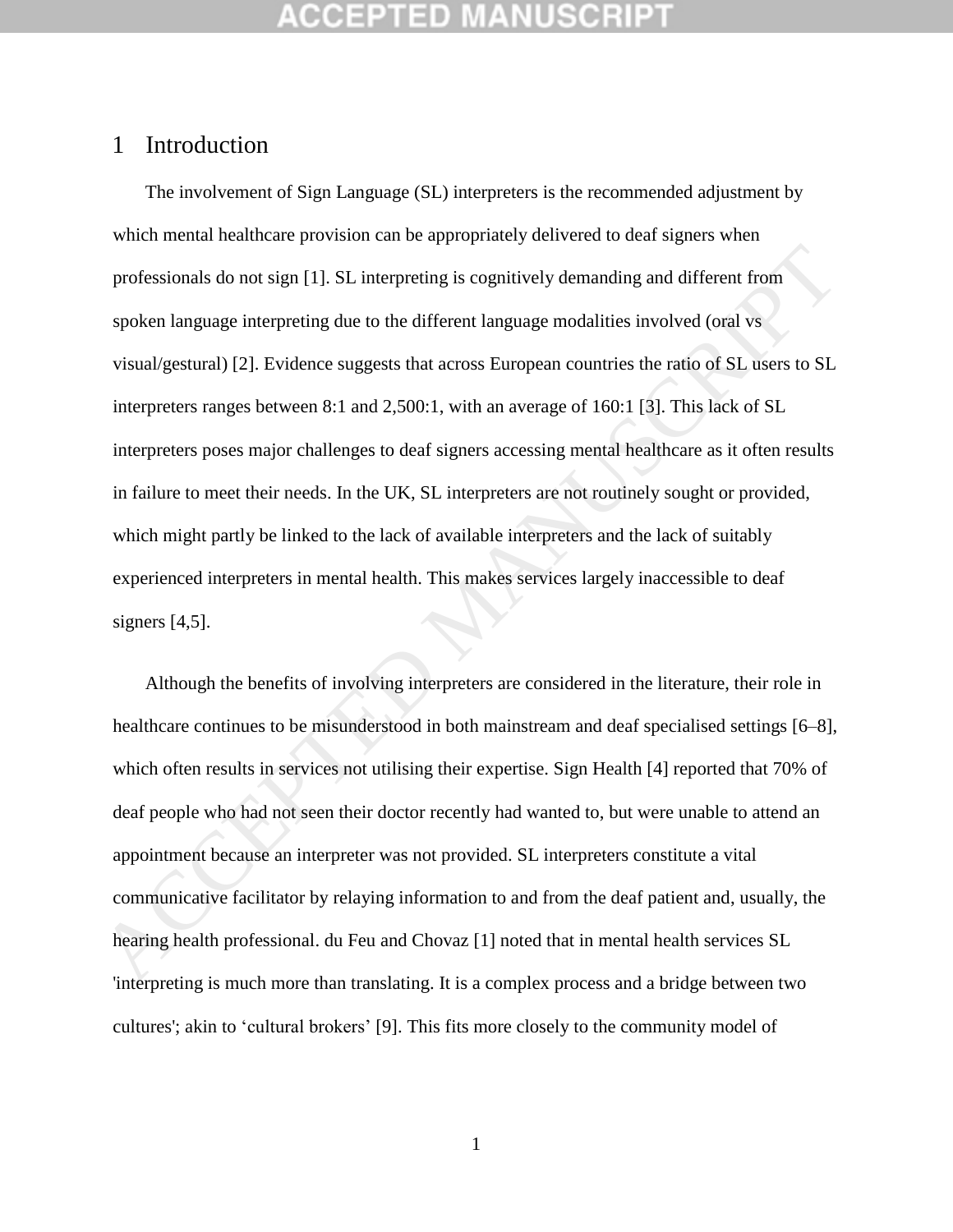## GEPTED

interpreting [10], in which the interpreter's role goes beyond a traditional neutral approach [11– 14].

The presence of SL interpreters during health consultations may impact on the development of meaningful and effective/therapeutic communicative exchanges between deaf patients and healthcare professionals. Clinical communication is a key component in the development of building positive therapeutic relationships and is one of the parameters of quality healthcare provision. A review of communication between hearing schizophrenia patients and service providers identified that empathy, interest in patient's life, a shared understanding of therapeutic goals, and ability to reflect could foster or hinder the development of meaningful therapeutic relationships [15]. Street Jr et al. [16] presented a model that highlights the processes by which communication directly or indirectly impacts on patient outcomes via patient understanding, trust, and clinician–patient agreement. These elements often increase treatment adherence and support the development of better self-care skills and result in improved health and well-being. of meaningful and effective/therapeutic communicative exchanges between deaf patients and<br>healthcare professionals. Clinical communication is a key component in the development of<br>building positive therapeutic relationship

However, there is limited research exploring the perceptions of SL interpreters regarding their role in developing therapeutic alliance. The gap was addressed with the research question: What are the processes by which therapeutic alliance develops in SL interpreter mediated mental health consultations and how does the interpreters' presence influence the development of therapeutic alliance?

### 2 Method

### *2.1 Study design*

Interpretative Phenomenological Analysis (IPA) was chosen due to its principles of understanding homogeneous lived experience (i.e. a single group) and making sense of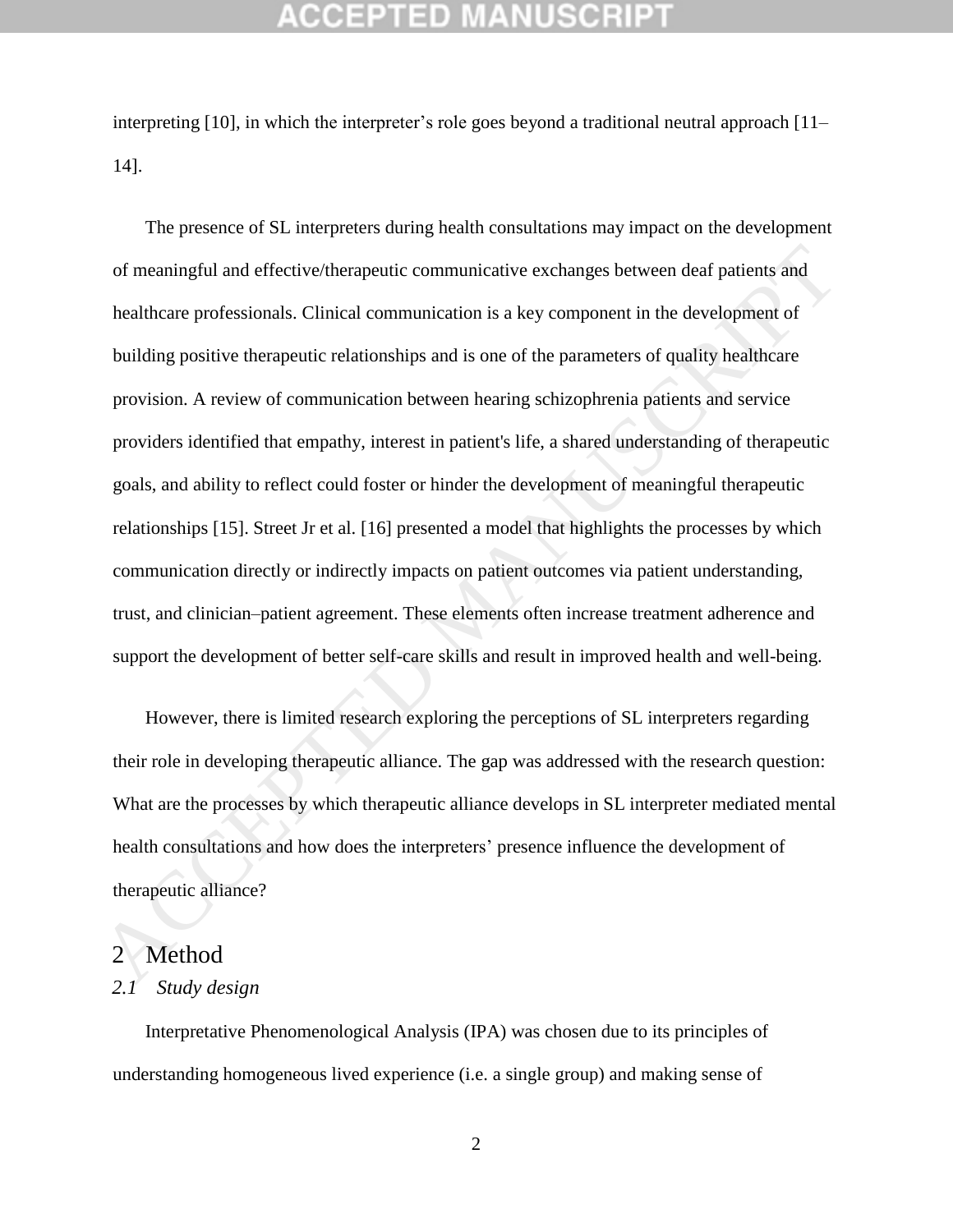individual meanings and interpretations [17,18].The theoretical underpinnings of IPA indicate that small numbers of participants are preferable to ensure the homogeneity of the narratives and to enable deep and meaningful exploration of participants' lived experiences. A double hermeneutic exists in IPA: participants make sense of their own world, and the researcher makes sense of the participant's sense of the world [18]. A semi-structured interview topic guide (cf. supplemental material) was developed based on existing literature on clinical communication, therapeutic relationships [19] and guidance on the principles of IPA methodology [18]. The current study is reported in adherence to the COREQ guidelines [20].

### *2.2 Participants and sampling*

Purposive sampling was utilised to identify suitable participants [18]. Qualified BSL interpreters over 18 years old, who interpreted mental health consultations for deaf people in primary or secondary healthcare settings, were recruited via online participant appeals and snowballing methods. Participants had to be registered with either The National Registers of Communication Professionals working with Deaf and Deafblind People (NRCPD) and/or Association of Sign Language Interpreters (ASLI). In total, seven participants were interviewed (6 females). The female to male ratio corresponds to the profession demographics [21]. All participants discussed experiences of SL interpreting between deaf patients and hearing clinicians. Participant demographics (with pseudonyms) are available in Table 1. hermeneutic exists in IPA: participants make sense of their own world, and the researcher makes<br>sense of the participant's sense of the world [18]. A semi-structured interview topic guide (cf.<br>supplemental material) was de

### INSERT TABLE 1 HERE

### *2.3 Procedure*

Interviews were conducted in spoken English, lasted between 55-85 minutes, were audio recorded and transcribed verbatim. The study was reviewed and approved by the Lancaster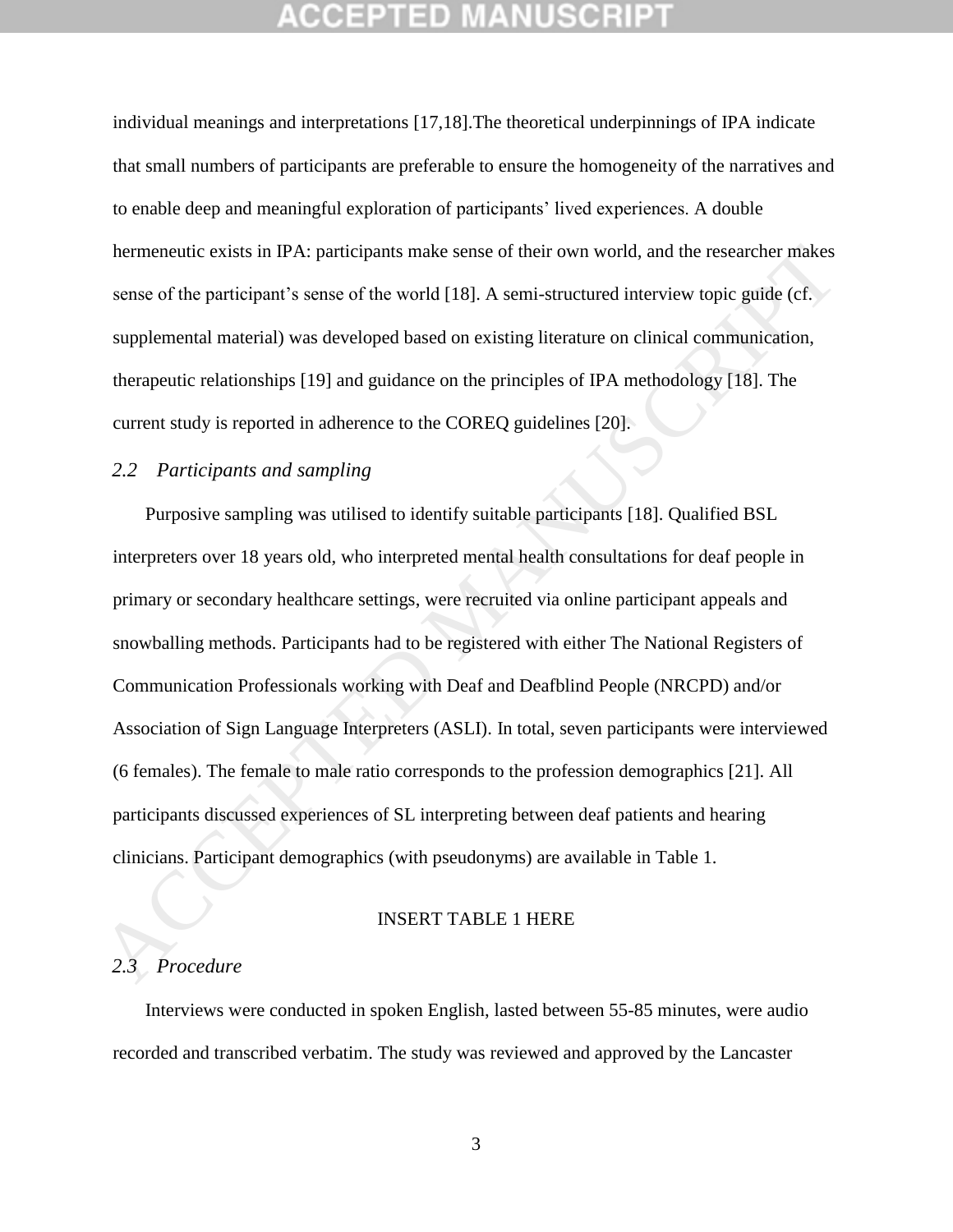University Faculty of Health and Medicine Research Ethics Committee (REC number: FHMREC15109).

### *2.4 Data Analysis*

Analysis followed IPA guidelines [20], and emergent themes were developed for each transcript before synthesis across all the transcripts. Accounts were homogeneous, with no disconfirmatory codes, but participants' experiences modified the understanding and coding of overarching themes. The research team included a doctorate in clinical psychology trainee, an academic experimental psycholinguist with clinical expertise in mental health and deafness who is a SL interpreter, an academic psychologist with research expertise in clinical communication, and a BSL user, clinical psychologist specialised in mental health and deafness. All members of the research team were hearing. Analysis followed IPA guidelines [20], and emergent themes were developed for each<br>
transcript before synthesis across all the transcripts. Accounts were homogeneous, with no<br>
disconfirmatory codes, but participants' expe

## 3 Results

The analysis generated two superordinate themes: (1) Nurturing the triangle of care, and (2) Shared vision and knowledge. These themes reflected systemic processes that underlie elements of communication that lead to developing and maintaining effective therapeutic relationships (Table 2 for subordinate and superordinate themes).

### INSERT TABLE 2 HERE

### *3.1 Nurturing the triangle of care*

This theme represents the importance of collaboration and trust to nurture a 'triangle of care'.

*Communication* - Interpreters reflected on nurturing this triangle of care by ensuring they communicate 'compassion and truth', while knowing that they depart from the literal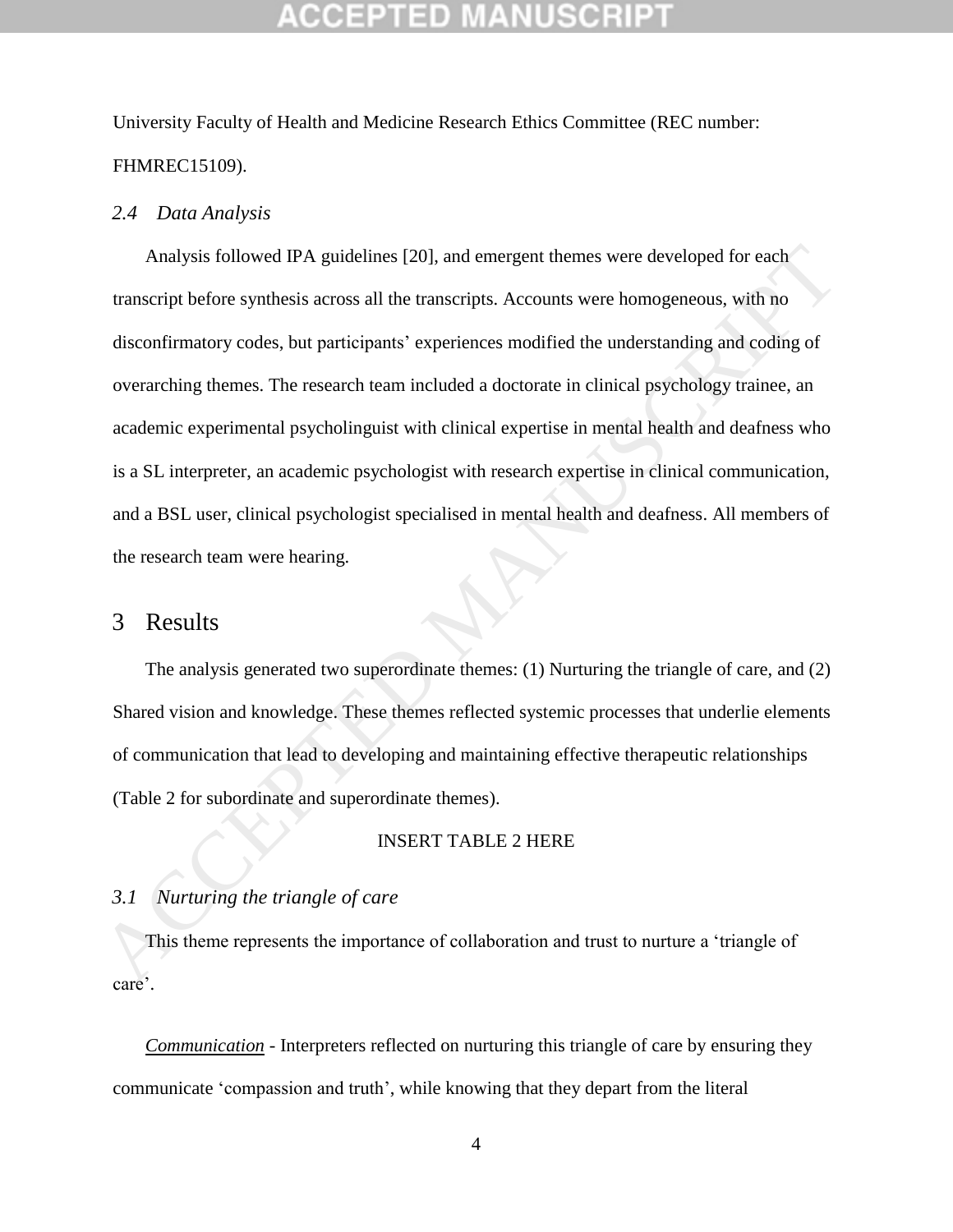transliteration of the expressed language: "It's about communicating what you see and how it's being said, rather than trying to make sense...there is never an ideal translation, there is always a departure from the original" (Lucy). Interpreters are a bridge between the patient and clinician, allowing the patient to be heard, and providing important context for clinicians. Katie, however, stated that "I can't always explain what it is, but I can make sure the clinician is aware of it'; highlighting that facilitating a therapeutic alliance develops organically and without conscious awareness.

Unlike therapeutic relationships between hearing individuals, communication of compassion does not rely on voice, because this 'is just the mechanism through which language is conveyed' (Lucy). Also, "deaf people can communicate an awful lot with a look or a gesture, movement kind of thing." (Karen). In that sense, "emotional range is just as present in sign as it is in spoken language… You can see, feel and hear it" (Tom). Openness assists the communication of compassion in the triangle of care. allowing the patient to be heard, and providing important context for clinicians. Katie, however,<br>stated that "I can't always explain what it is, but I can make sure the clinician is aware of it';<br>highlighting that facili

*If the clinician is conveying compassion through their use of language, I can convey that in sign. It's also not just about signing and your hands...our facial expressions, how we sit or stand… It's being silent if the clinician is being silent… averting your gaze, or sometimes gazing. I don't quite know how I do it, but I think I can communicate compassion across quite well...it's a very subtle process. (Sally)*

To nurture the triangle, patients and clinicians must be able to develop their own rapport rather than relying on the interpreter. Paula often takes a direct approach in supporting this process: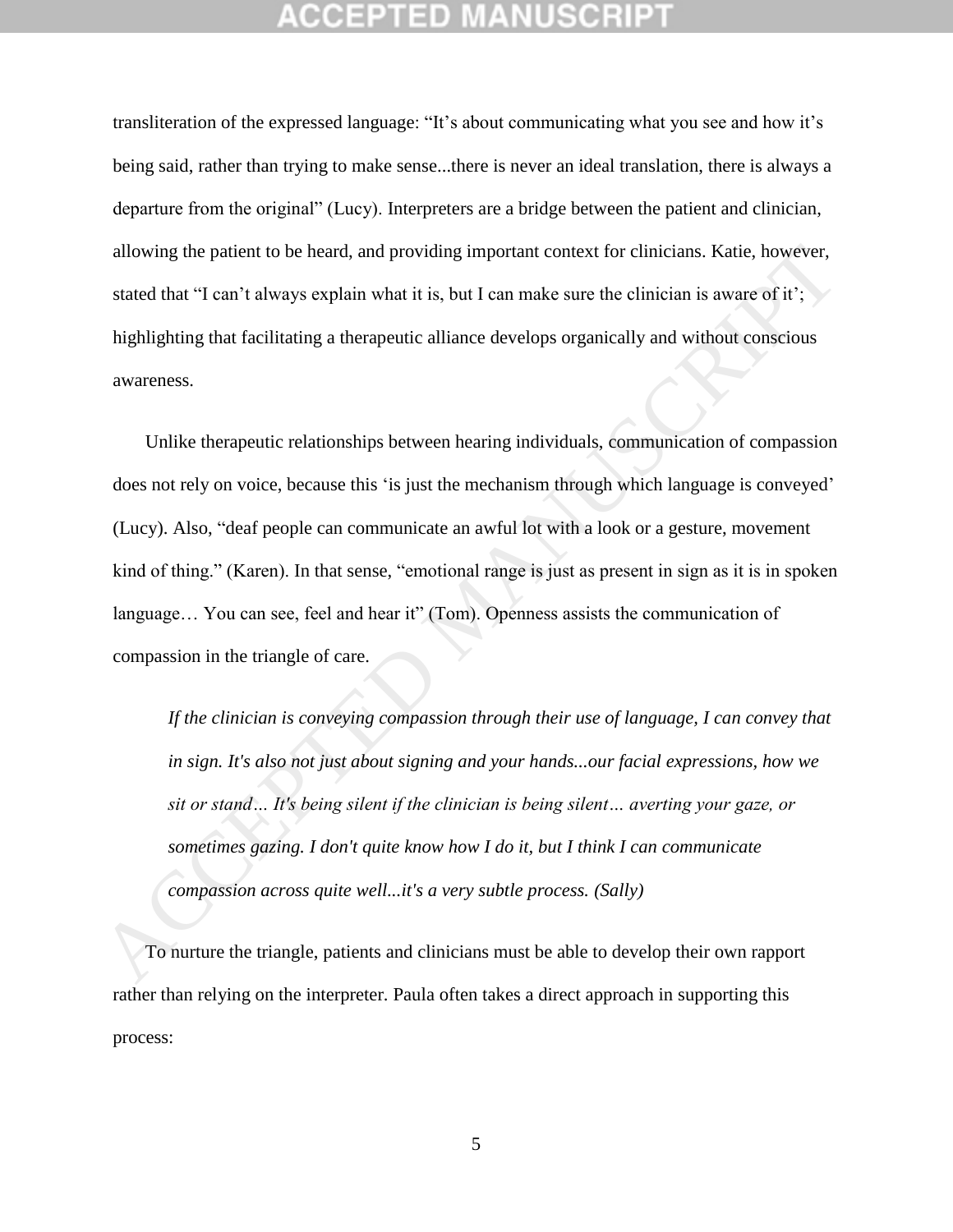*I'll ask them [health professionals] to speak directly to the deaf person and give their eye gaze to them… if [looking at interpreter] is done too much, that's when the risk of the relationship not developing really grows. (Paula)*

Every individual has a role in both the development of the triangle of care and communication of compassion.

*Trust and the balance of power* - Trust was a prominent theme in all accounts and was vital in nurturing the triangle of care:

*Trust is hugely important and goes in all directions... It's very important for the interpreter to build that relationship with the clinician, so the client can then do that. The Deaf person has to trust the interpreter before they can trust the therapist. (Lucy)*

Tom concurred, noting that "managing [rapport] between three people can be tricky". This has implications for building trust within the triangle of care. Trust can foster equality, as illustrated by Sally: "We were an equal triad, and each person was as valuable as the other". Interpreters are also aware of the balance of power in the consultation. Awareness of dynamics and emerging alignments is important in nurturing the triangle of care through equal interaction. Hyery individual has a role in both the development of the triangle of care and<br>
communication of compassion.<br> *Trust and the balance of power* - Trust was a prominent theme in all accounts and was vital<br>
in nurturing the

*I need to kind of separate/distance [from] that. I explain [to the patient], we should have that communication between the three of us...to ensure that we're all entering the room on an equal footing. (Sally)*

*Willingness to collaborate* - Collaboration is fundamental to nurturing the triangle of care and aiding the therapeutic process. However, Karen's experience of collaboration was largely negative: "we are not engaged with the clinician. No briefings or debriefings". Preparation aids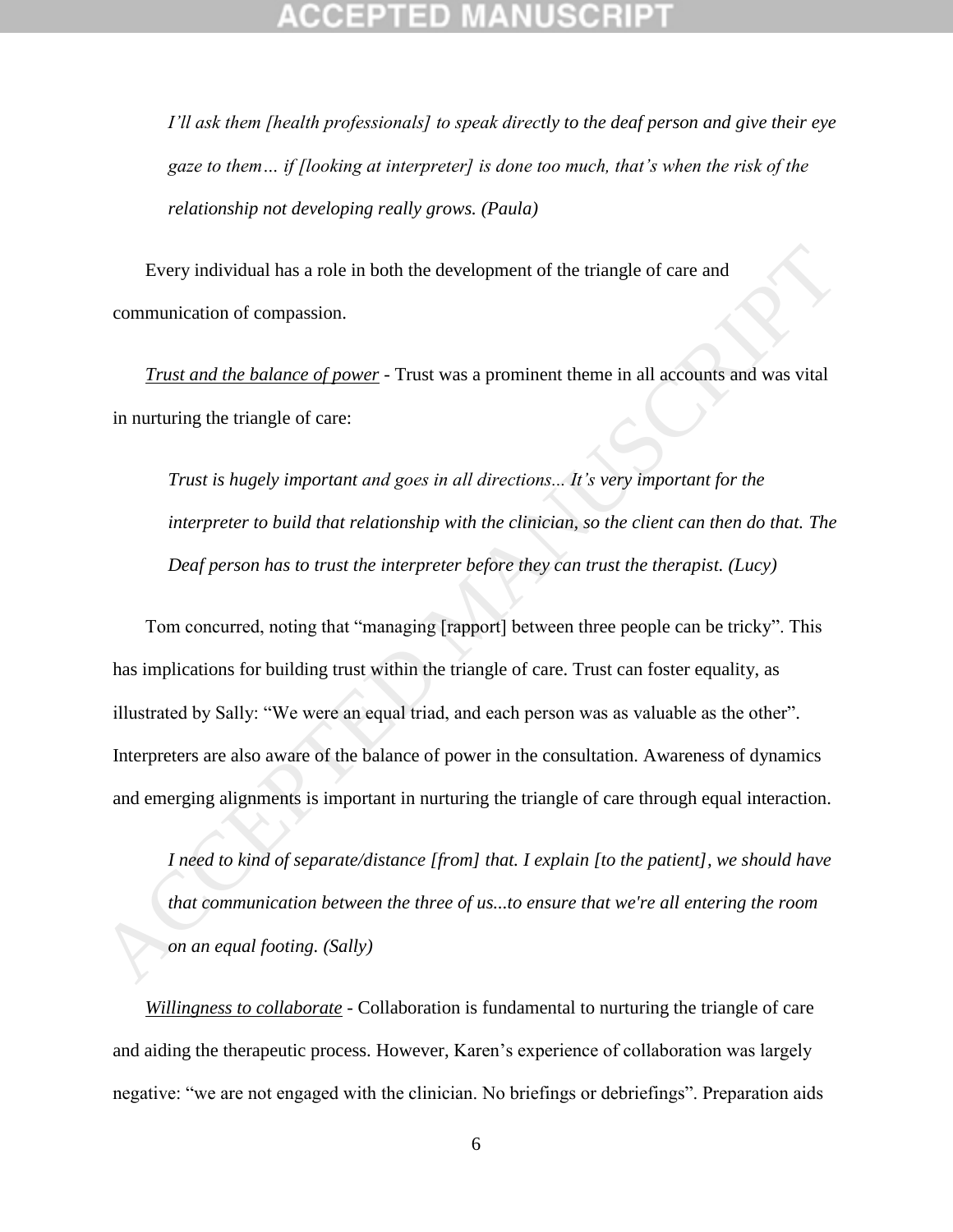collaboration; it helps individuals share aims and provides opportunities to address therapeutic challenges:

*I have a session coming up with psychometric tests, and I've actually met with the psychologist before and gone through the assessments. It gave me a chance to look at them and say that these will be really challenging and this is the reason why. (Paula)*

While the involvement of an interpreter may differ between psychometric testing, consultations and treatment, rapport/therapeutic alliance building is necessary across all activities to achieve optimal results. Interpreters, however, shared a feeling of being left out despite the volume of information that they can contribute: "We can provide so much context, which would aid an assessment or the development of a relationship, but we are not always invited to share that" (Sally).

*Importance of continuity and quality* – participants felt that continuity of interpreter was important to fostering and maintaining therapeutic alliance. Changing interpreter could threaten the homeostasis of the triangle of care. Karen stated that "continuity of interpreter is important, but that's not always something that we have…". This often affects the quality of interpreting services, which Fiona attributed to the fact that interpreters are "booked up... months in advance", or that interpretation services are provided by multiple agencies: "various spoken language agencies are dealing with BSL because they have won contracts" (Fiona). Fiona's focus on the involvement of spoken language agencies and the implications for quality provision emphasises the nuanced set of skills required in SL interpretation. Karen felt that "people see BSL interpreting as a lucrative business, so you have competing non-specialist agencies trying to psychologist before and gone through the assessments. It gave me a chance to look at<br>them and say that these will be really challenging and this is the reason why. (Paula)<br>While the involvement of an interpreter may diffe

7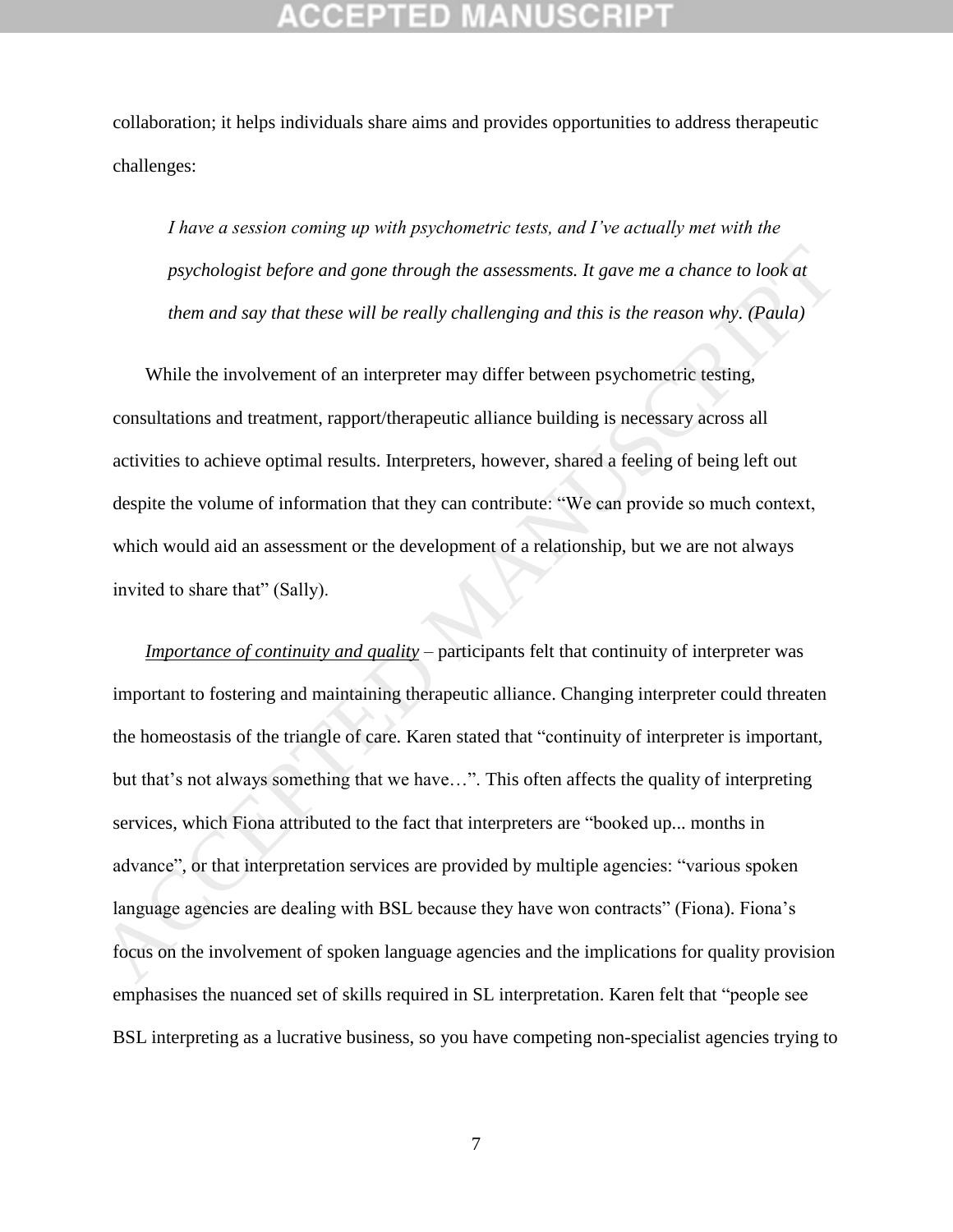win contracts...eroding the service we are able to provide" (Karen) and impacting on the development and maintenance of trust and therapeutic alliance amongst all parties

Interpreters need support – to facilitate the development of therapeutic relationships. Sally considered the impact on interpreters when they channel distressing content:

*You've got to think about things like vicarious trauma… you can be in a situation where the deaf person has gone through a trauma, and so that can affect you. You never know until you go into the first appointment what it's going to be. (Sally)*

Interpreters might experience a double trauma process; they watch a client communicating their trauma that they subsequently interpret. To address this issue, participants discussed seeking peer supervision: "...in a normal team, a clinician could just debrief to a colleague, however, we are often just left and have no one to share with" (Katie). Karen similarly felt: "...we are privy to some disturbing disclosures… There's nowhere to put that when you get it". Leaving such emotions unaddressed could have negative consequences on the interpreters. Sally reported on the impact of her work: "[The patient] started getting very upset, then so did I, and the psychologist involved said that they would talk to my employer, to set up space so that I could be properly supported. That was amazing!". It is apparent that interpreters need emotional support. considered the impact on interpreters when they channel distressing content:<br>
You've got to think about things like victarious trauma... you can be in a situation where<br>
the deaf person has gone through a trauma, and so t

### *3.2 Shared vision and knowledge*

The second theme represented factors that can affect the development of shared **vision about optimum care provision and knowledge of the patient needs** between those in the triangle of care.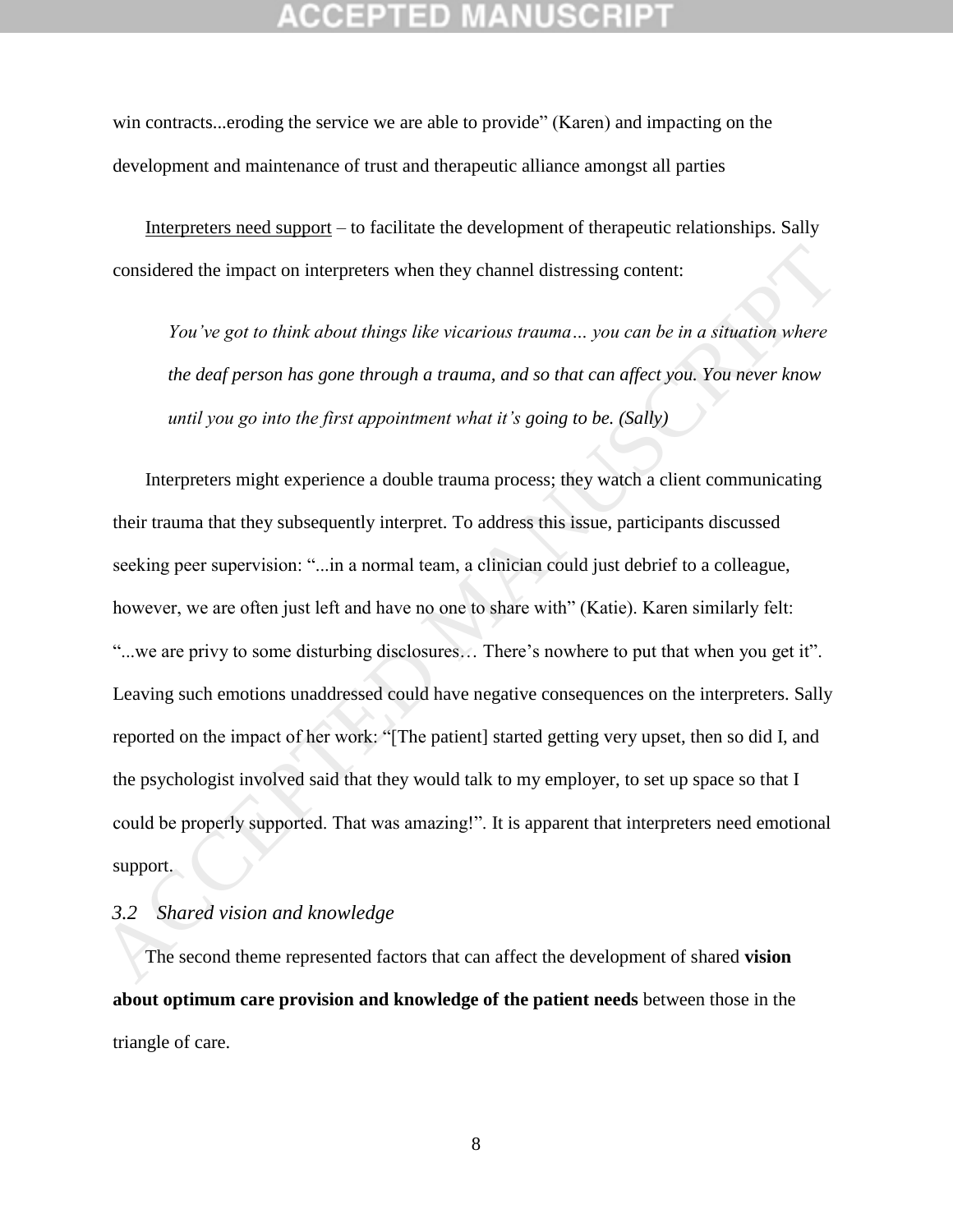*'The necessary evil'* - Participants felt that the interpreter should be viewed as a cofacilitator in therapeutic settings. Karen felt that services should:

*See interpreters as part of the team from the get-go… they can't treat someone without us… We are a necessary evil, and it would be good to see people embrace that more and see us as part of the team. (Karen)*

Karen's self-portrayal as 'a necessary evil' confirms a lack of understanding of the interpreters' role. Lucy concurred: "The idea of having us just come in and translate and add nothing more seems absurd…". However, Karen emphasised how interpreters struggle to defend their role, which can influence relationships with other professionals:

*We are still a young profession… a lot of interpreters have not come from an academic background. So, a lot of us don't know how to speak about what we do… if an interpreter's not able to articulate what we do/why we do it/why we should be seen as part of the team rather than an add-on, actually, it's quite difficult for other professionals to get their head around. (Karen) us... We are a necessary evil, and it would be good to see people embrace that more and*<br>see us as part of the team. (Karen)<br>Karen's self-portrayal as 'a necessary evil' confirms a lack of understanding of the<br>interprete

Karen highlighted two issues: clinicians not understanding the complexities of the interpreter role, and interpreters not feeling confident. This may result in clinicians feeling deskilled by the interpreter's presence.

*Feeling deskilled is a problem; not because it is the reality, but because it can sometimes be the clinician's perspective. Having that perspective doesn't then encourage collaboration, or the desire to work with the interpreter. (Paula)*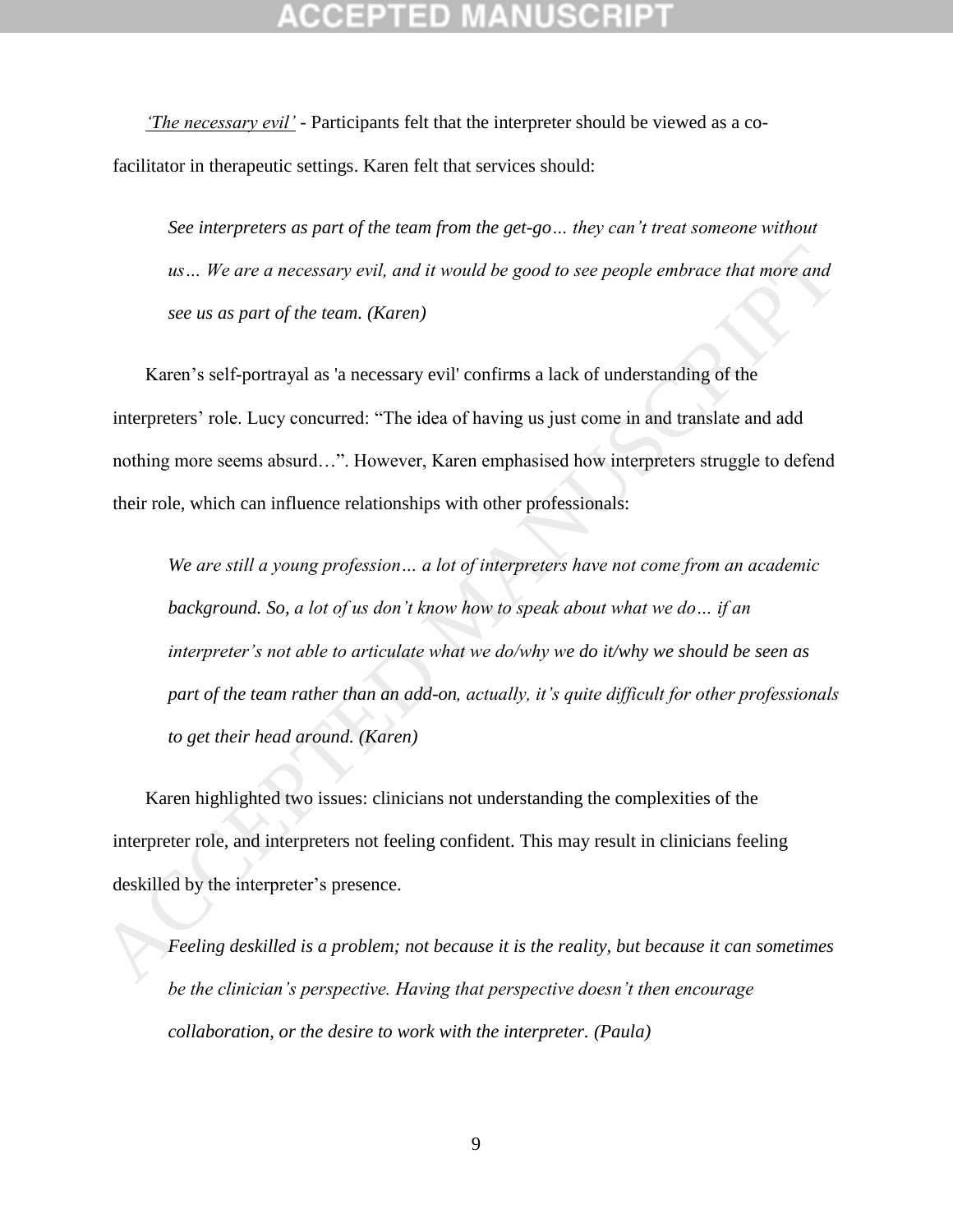## CEPTED

Tom, however, acknowledged the clinicians' perspective: "...they have all this training and knowledge to treat and assess and they can't deliver it in the way that they have been doing for years".

*Lack of Deaf awareness* **– misunderstandings of the interpreters' role can arise from a lack of deaf awareness. This includes issues that pertain to the challenges experienced by deaf people, the collaboration between clinicians, interpreters and patients, and the skills required to establish effective communication among all parties.** Participants felt that clinicians might "assume that you know the deaf person...that you're some kind of keeper for [them]" (Fiona). **This lack of awareness** can make both interpreters and patients feeling misunderstood, hindering the development of therapeutic relationships. **Collaboration may be called for when an interpreter can contribute critical cultural/linguistic insights that are relevant to a clinician facilitating the therapeutic process (cf.** *Willingness to collaborate***).** Sally recalled, "...the clinician assumed I was the deaf person's carer or relative...there was no awareness of my role whatsoever with regards to me being a professional". Fiona highlighted a clinician she worked with had level 1 BSL skills and felt that "sometimes people with a little bit of knowledge are as dangerous as those without...they bring their own assumptions [about the deaf patient]". *Lack of Dead awareness* - misunderstandings of the interpreters' role can arise from a<br>lack of deaf awareness. This includes issues that pertain to the challenges experienced by<br>deaf people, the collaboration between cli

Understanding the key characteristics of deaf people's experience is particularly important during psychometric testing. Tom discussed the need for clinicians to understand the challenge of interpreting psychometric tests that are not designed for use with the deaf population: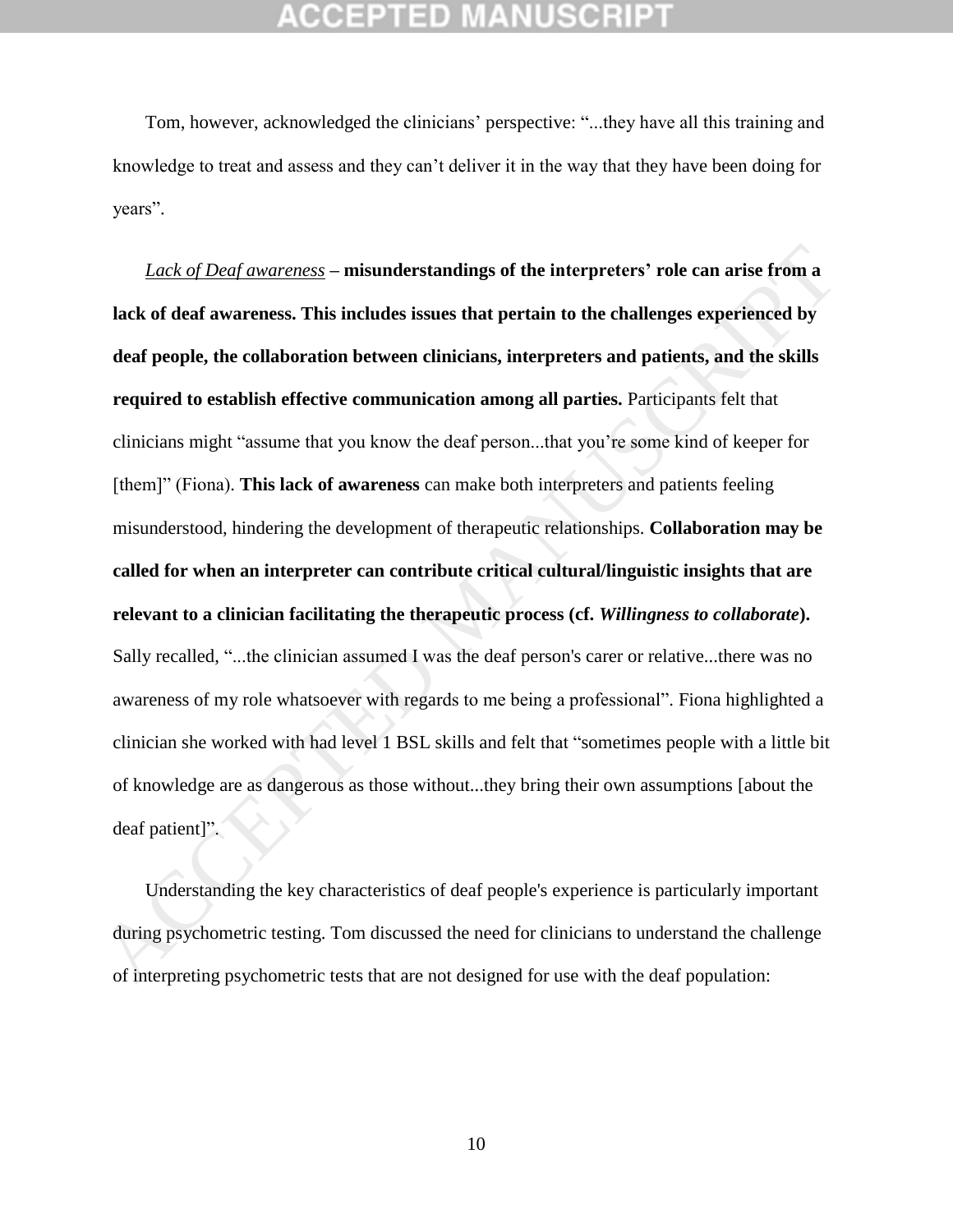*They're English based, for a hearing population… if the questions don't make a lot of sense to the deaf person, they'll allow me to move it round so it's got a Deaf cultural slant on it, so they'll still get the right response. (Tom)*

Deaf awareness and the confidence to adapt practice aids the development of shared understandings and stronger therapeutic relationships.

## 4 Discussion and Conclusion

### *4.1 Discussion*

This study was designed to explore the processes that influence the development of therapeutic alliance in SL interpreter-mediated clinical settings. The findings confirmed the complexity of the therapeutic process previously been documented with hearing populations [22]. Two superordinate themes emerged: 'Nurturing the triangle of care' and 'Shared vision and knowledge'. Although communication relies on the interpreter, the results highlighted that communicating emotions is possible non-verbally [cf. 22] in 'a triangle of care'. This concept has been applied in supporting people with bipolar disorder [23], psychosis [24], and immigrants [25], and is recommended as best practice in mental healthcare [26]. The interpreter as a contributor to that structure, however, differs from the traditional patient, clinician, and informal caregiver dynamic. Deaf awareness and the confidence to adapt practice aids the development of shared<br>
understandings and stronger therapeutic relationships.<br>
4. Discussion and Conclusion<br>
1. Biscussion<br>
1. This study was designed to explor

The present study has not addressed the experiences of deaf patients, their informal caregivers, and of their clinicians. A systemic understanding of the triangle of care would also require these perspectives. In future studies, the type or form of therapy also needs to be considered. Confrontive forms of therapy [cf. 26], often require direct communicate interchanges. In such circumstances, interpreters should not "soften" a therapist's comments, as

11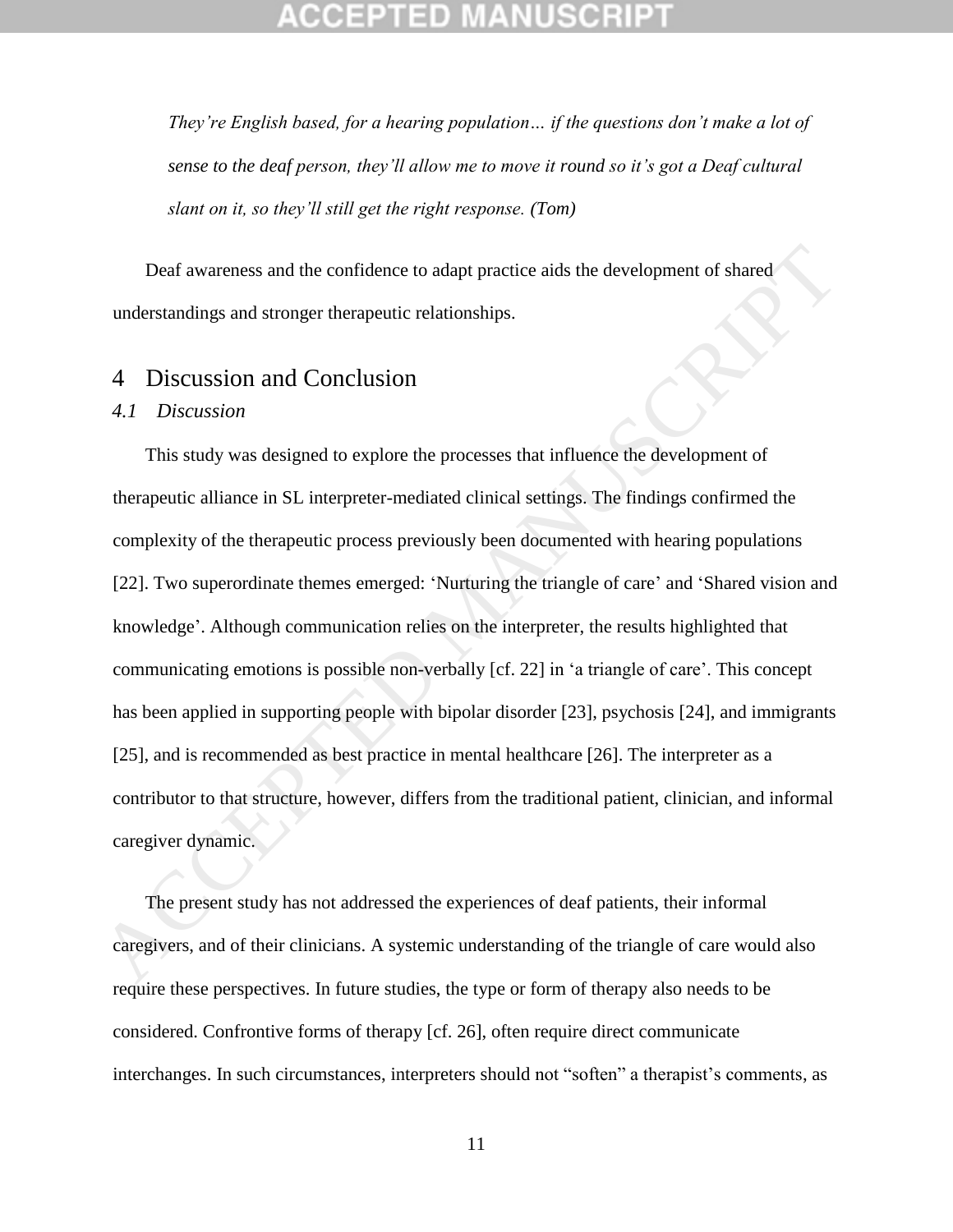this might inadvertently interfere with the therapist's intention. Our findings are based exclusively on SL interpreters with experiences in UK mental health settings. However, opinion papers from Australia and the Netherlands [27,28] and research from New Zealand and Ireland [29,30] report similar challenges, potentially signifying a global phenomenon.

Delivering power-balanced mental health services rely on collaboration, communication, and equal partnership [31]. It is important, therefore, that clinicians engage with interpreters to gain a comprehensive understanding of the patient, or else risk the possibility of not complying with established guidelines [32]. This is key because "comprehension of both linguistic and nonverbal utterances are salient to prognosis" [33]. SL interpreters, also, need to feel confident that they possess the skills to interpret mental health consultations and to be knowledgeable of the nuances that are particularly relevant to the area. They also need to be capable of interpreting language that could be symptomatic of the presence of mental health issues; for example, severe language dysfluency [34] or formal thought disorder in schizophrenia [35]. In such cases, interpreters should communicate that the deaf patient's language is atypical or unintelligible, to trigger further clinical exploration. Finally, interpreters should be familiar with mental health terminology, which, **in the US, it** can be achieved through specialist mental health interpreter training [36–40]**, and where no such formal training exists achieved through mental health awareness training**. [29.30] report similar challenges, potentially signifying a global phenomenon.<br>
Delivering power-balanced mental health services rely on collaboration, communication,<br>
and equal partnership [31]. It is important, therefor

Clinicians working with spoken language interpreters can feel powerless or detached from a process they usually feel central to [41]. This supports Pollard's [42] view that clinicians may not use their full range of skills when working with deaf patients. Similarly to our findings, it has been reported that clinicians can feel confused or threatened in their role, which potentially threatens therapeutic alliance [27]. To address this, Boness [43] emphasised an ethical obligation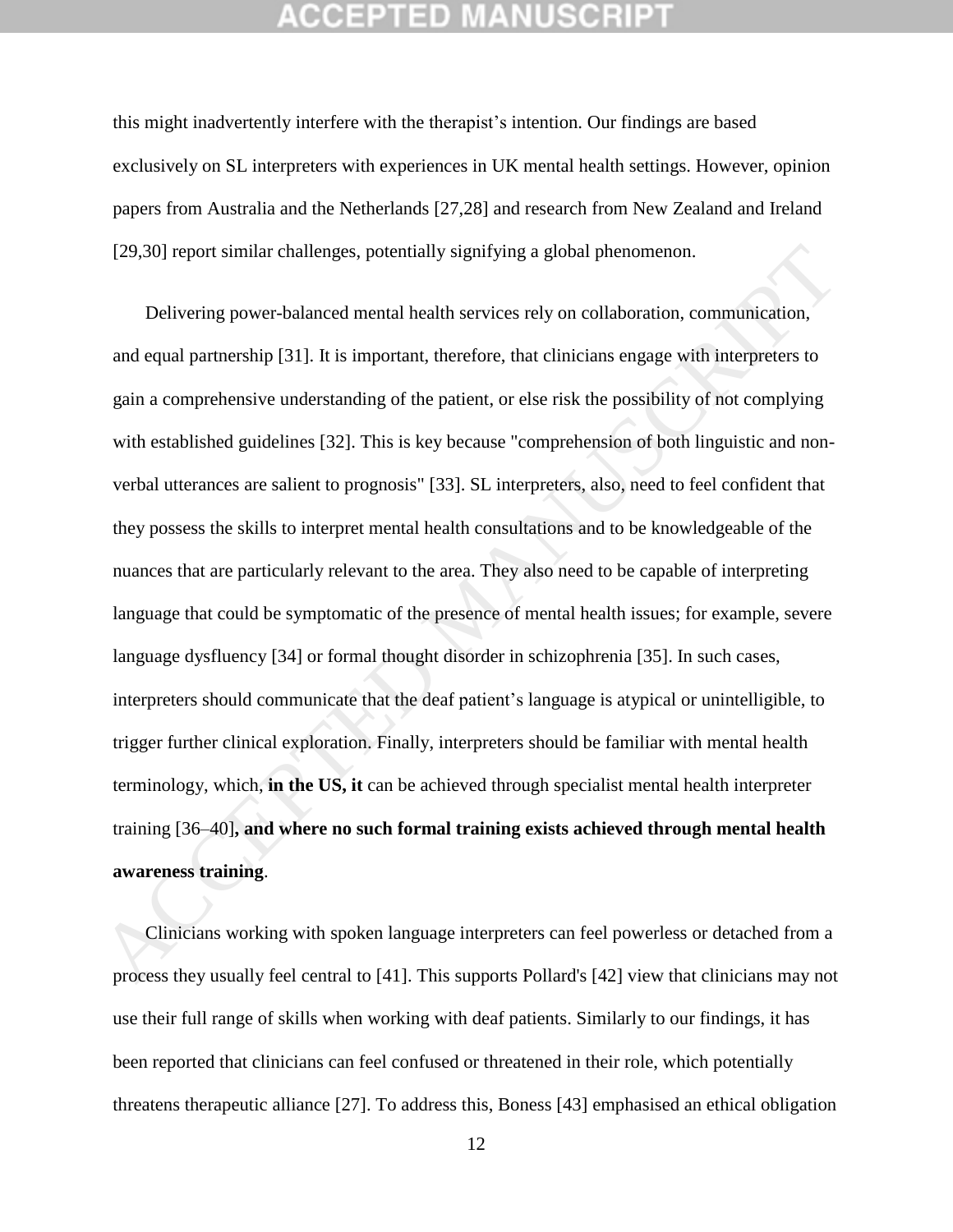## 12 T 2 D

to educate clinicians on how to work with deaf patients. Our participants considered preparation (i.e. briefing, debriefing) as key, in line with interpreter best practice guidelines [44].

It is widely accepted that psychometric tests that are normed on hearing individuals should not be used with deaf people [45–48]. In Tom's quotation, the clinician appears to 'allow' the interpreter to change the questions asked so that a 'right response' is elicited. This raises concerns regarding the clinician's understanding of what could compromise the validity of psychometric tests, the usefulness of a 'right response' when it does not reflect the person's true ability and the interpreter's role in the process. The involvement of mental health **aware** SL interpreters might safeguard against such pitfalls, but it does not address the linguistic incompatibility between the patient's language and the language upon which test questions and norms are based. A collaborative partnership would allow SL interpreters to alert clinicians to these issues. not be used with deaf people [45-48]. In Tom's quotation, the clinician appears to 'allow' the<br>interpreter to change the questions asked so that a 'right response' is elicited. This raises<br>concerns regarding the clinician'

Similar to the research literature on the effects of continuity of care on clinical outcomes [49–51], the participants identified continuity of SL interpreter as influential to therapeutic relationships. However, two prominent barriers to interpreter continuity were identified; access to SL interpreters, and lack of quality assurance procedures. The barriers around accessing SL interpreters in healthcare provision are well established [52,53]. Our results, however, emphasise that *simply* involving a or any SL interpreter is likely to significantly impact on the development of therapeutic alliance. Participants also stressed that at least some of the lack of continuity of care was due to the lack of quality assurance procedures, whereby SL interpreting contracts are commissioned without due diligence of the expertise needed. Gentili and Holwell [54] developed an education module for mainstream services that enhances clinicians' understanding of how to work with deaf people. Such modules could enhance clinicians understanding of what to expect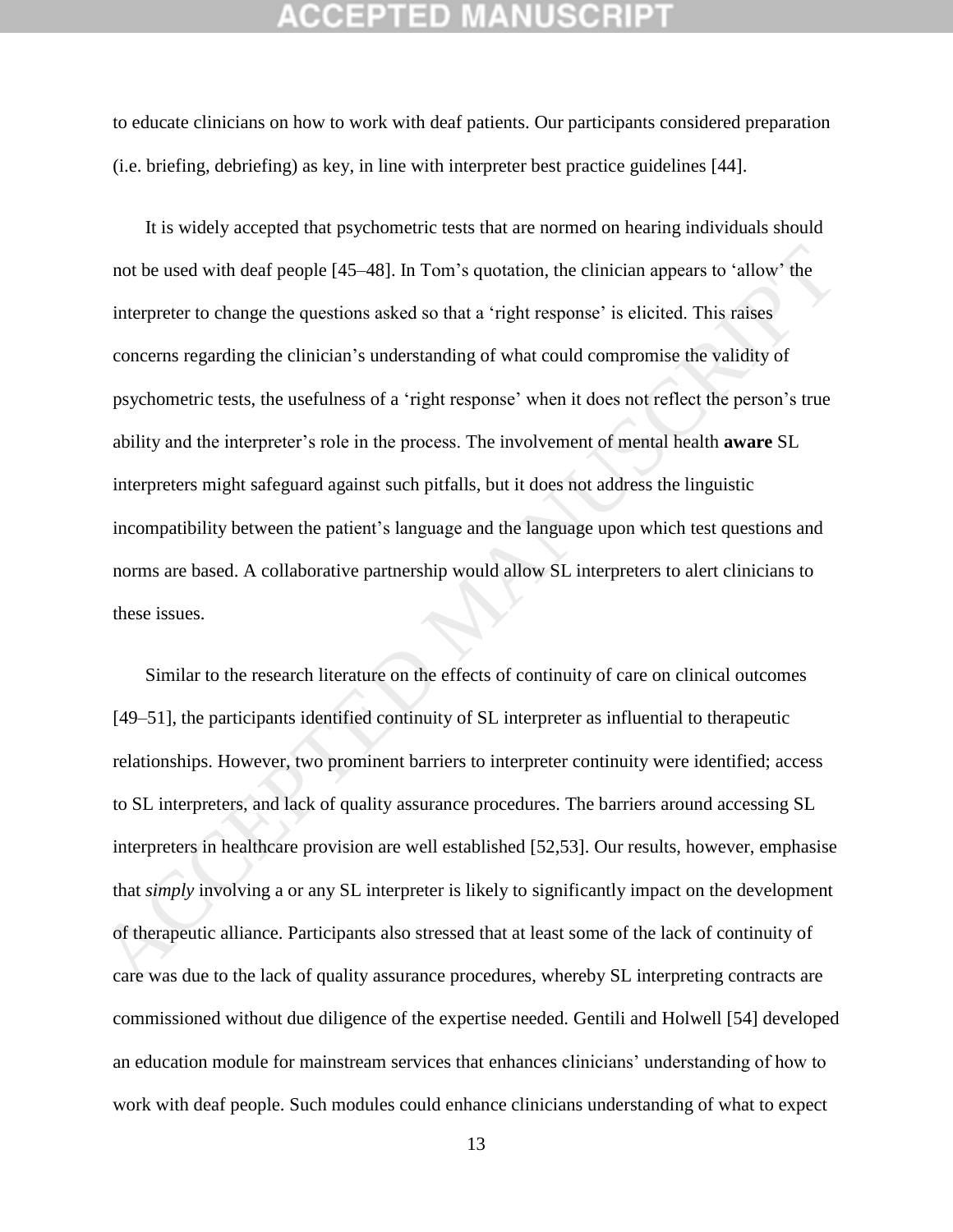## CEPTED

from a SL interpreter, and in effect inform service commissioning decisions. Both barriers require serious consideration by policymakers.

A key finding was the need for interpreters to be supported in their role. Dean and Pollard [55] posit that some interpreting situations might lead to high levels of strain. Harvey [56] argued that interpreters are likely to experience empathetic pain (also described as interpreters' vicarious trauma [57–59]). As professionals working in mental health, they are also likely to experience burnout if suitable and adequate resources are not available [cf. 60]. One such resource could be professional supervision. Participants felt that current supervision structures were not helping them process both the technical aspects of their role and the highly emotional content of their work. There is a growing body of literature that advocates for supervision for interpreters being conducted by interpreters [58] and the process to start from while in training [60], both of which should help meet SL interpreters' needs. 1551 posit that some interpreting situations might lead to high levels of strain. Harvey 1561<br>argued that interpreters are likely to experience empathetic pain (also described as interpreters<br>vicarious trauma 157-591). As

Previous literature identified a series of elements that foster therapeutic relationships [15,16]. The present study illustrated that displaying compassion towards patients is another important element in clinical communication and facilitates trust in healthcare providers [61]. Research with spoken language interpreters in healthcare settings indicates that compassion is communicated through all three individuals working together as a 'triad' [62]; compassion being communicated via voice [63] and touch [64]. While touch can be used with deaf patients (where relevant and appropriate), voice as an auditory property cannot. In SL interpreter-mediated consultations, communicating compassion requires the communication of the appropriate emotional tone, via the corresponding signs of what is being discussed, suitable body language with the appropriate culturally relevant facial expression, which collectively, as Hsieh and Nicodemus [57] highlighted it is complex and demanding.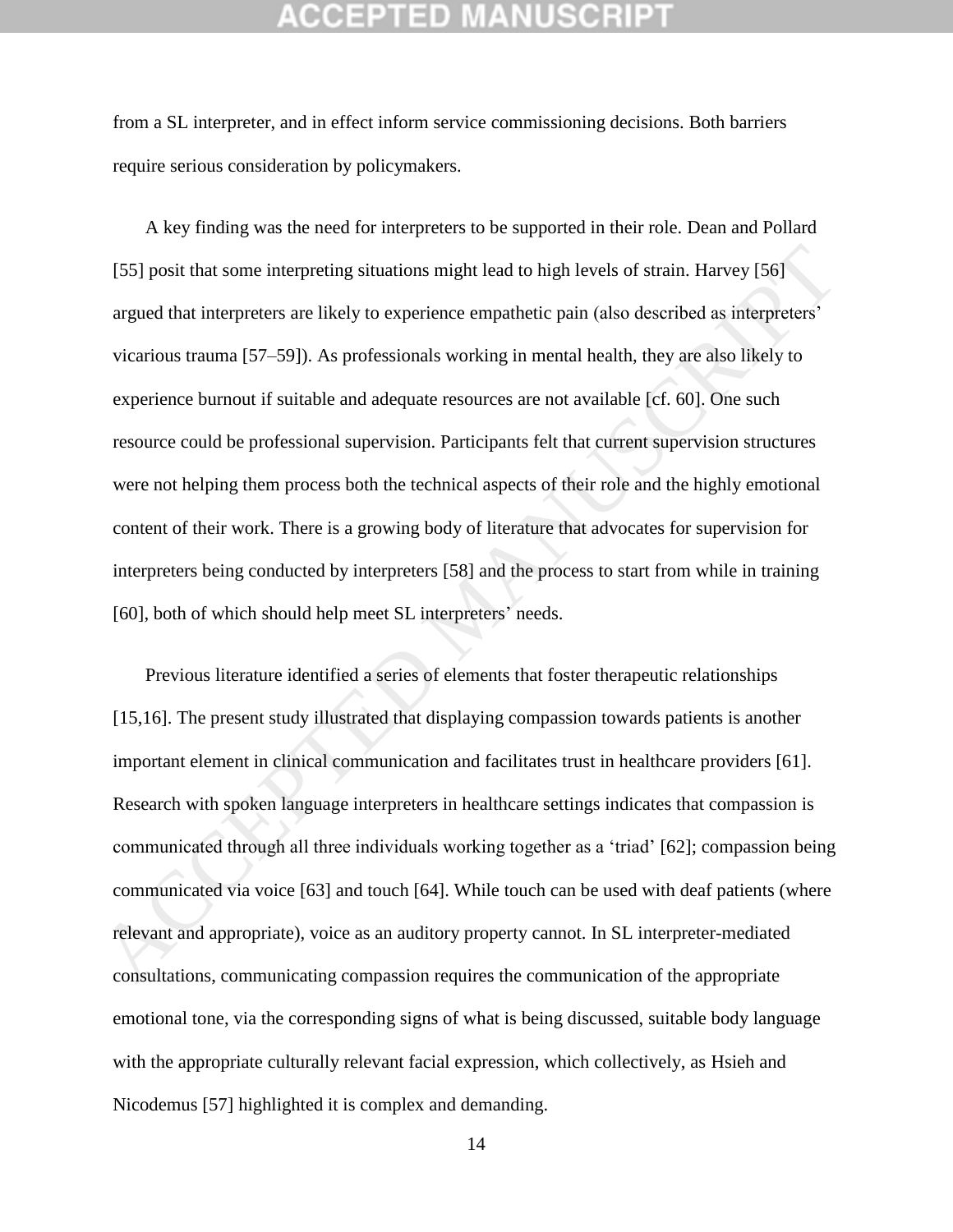However, whilst communicating compassion, participants revealed that they were not always aware of how they did it. The reasons for this are unclear, but articulating the process followed when interpreting relates to individuals' metacognitive abilities in 'thinking about thinking' or 'knowing about knowing'. Reflective practice in the context of supervision could enhance such metacognitive processing [65,66]. At present in the UK, professional supervision is a relatively new concept for SL interpreters and not mandatory[44]. Ensuring interpreters are supported emotionally via supervision will improve their services and, in effect, it will foster the therapeutic process.

### *4.2 Conclusion*

This study explored SL interpreters' understandings of the context within which therapeutic alliance is developed and maintained when supporting deaf signers with mental healthcare needs. Interpreters cannot and should not be perceived as a passive and neutral conduit of emotional and highly sensitive information. Instead, interpreters should be equal partners in the triangle of care. This is an appropriate model that builds trust, fosters collaboration and facilitates the development of a structure that can result in appropriate diagnosis and treatment. Our findings also highlighted that interpreters need to be supported in their role through clinical supervision. This will safeguard against interpreters become emotionally distressed and encourage them to remain working in mental health services. thinking' or 'knowing about knowing'. Reflective practice in the context of supervision could<br>
enhance such metacognitive processing [65,66]. At present in the UK, professional supervision<br>
is a relatively new concept for

### *4.3 Practice Implications*

This study highlights a need to establish the triangle of care in SL interpreted clinical settings as a viable and important model. Services would benefit from a summary information sheet explaining the role of SL interpreters and practical issues (e.g. talking to the patient and not the interpreter, etc.). Professionals should refrain from conducting consultations in SL if their SL

15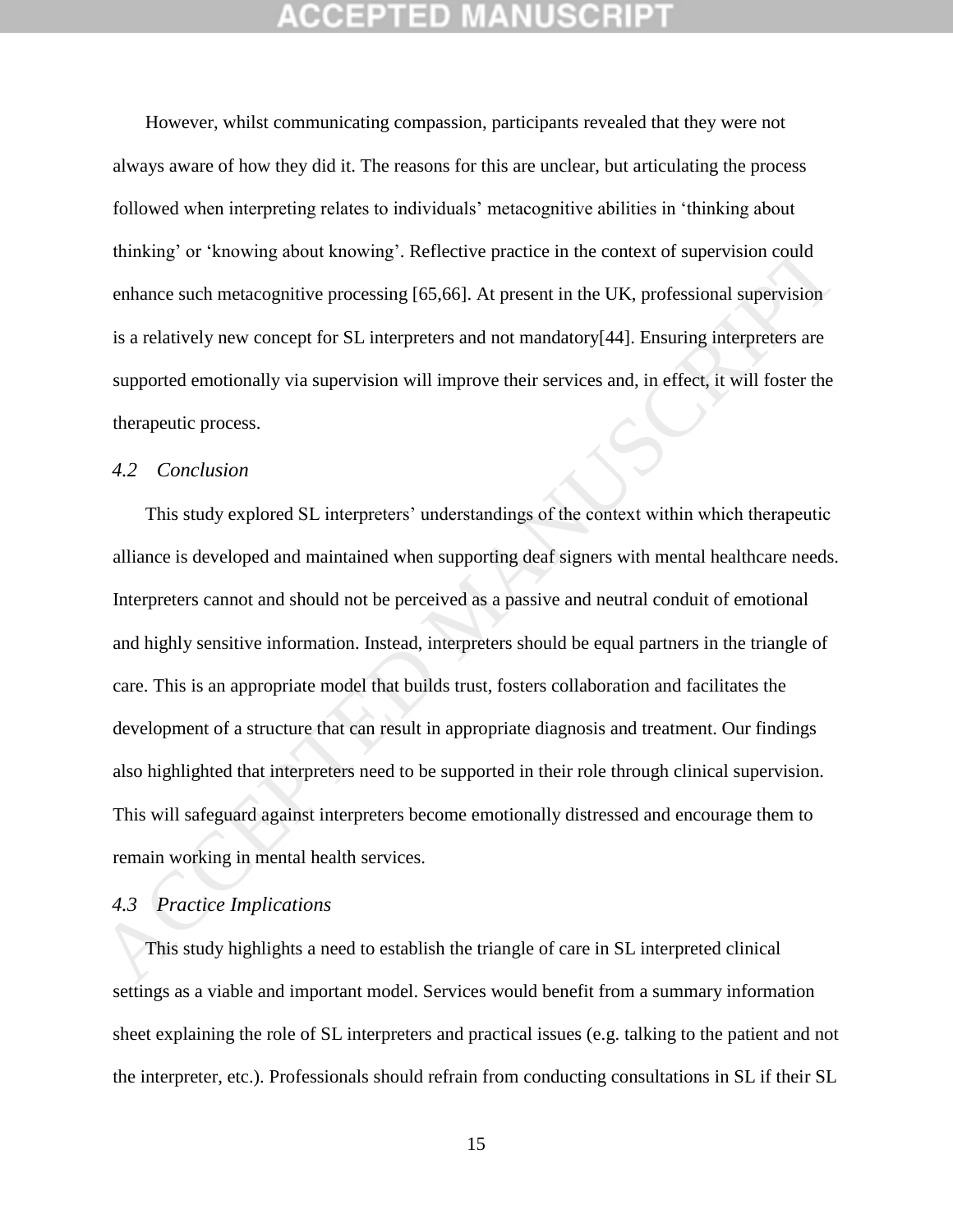# ΞD

proficiency level is basic. Service commissioners should ensure that interpreters are mental health **aware**. Finally, interpreter training should be designed with reflexivity as a core competence and should be supported via clinical supervision that starts in training and continues thereafter.

### **Funding:**

This research did not receive any specific grant from funding agencies in the public, commercial, or not-for-profit sectors. Funding:<br>
This research did not receive any specific grant from funding agencies in the public, commercial,<br>
or not-for-profit sectors.<br>
Declarations of interest: none<br>
Acknowledgements:<br>
Many thanks to the study participa

**Declarations of interest**: none

### **Acknowledgements:**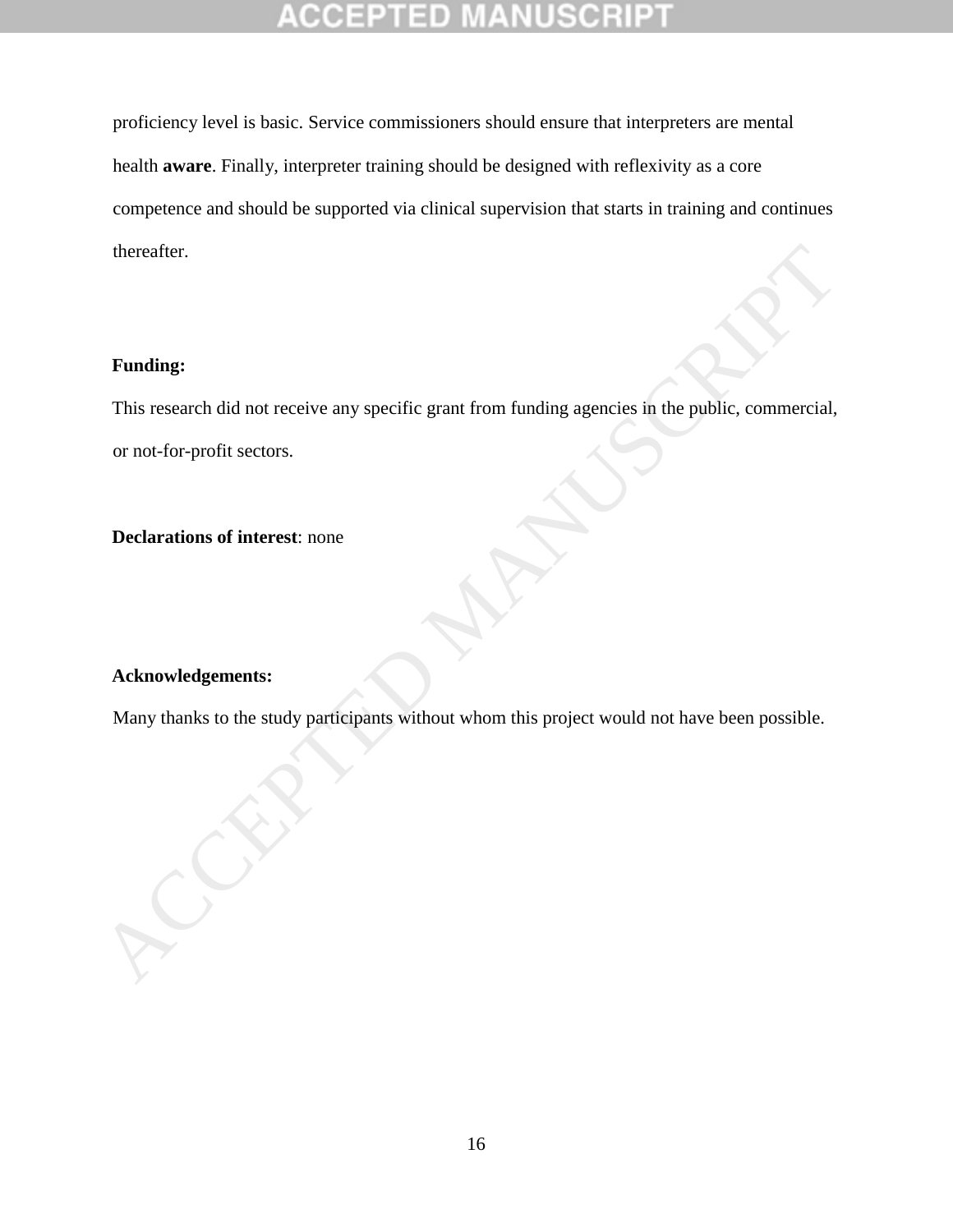# CCEPTED MANUSCRIP

References

- [1] M. du Feu, C. Chovaz, Mental health and deafness, Oxford University Press, 2014.
- [2] B. Macnamara, Interpreter Cognitive Aptitudes, J. Interpret. 19 (2012) 9–32.
- [3] M. de Wit, Sign Language Interpreting in Europe, Maya de Wit, The Netherlands, 2016.
- [4] Sign Health, Sick of It Report, London, U.K., 2016.
- [5] J. Fellinger, D. Holzinger, R.Q. Pollard, E. Al., D.. W. Gorenflo, J. van Os, Mental health of deaf people., Lancet (London, England). 379 (2012) 1037–1044.
- [6] M. Sleptsova, G. Hofer, N. Morina, W. Langewitz, The Role of the Health Care Interpreter in a Clinical Setting - A Narrative Review, J. Community Health Nurs. 31 (2014) 167–184.
- [7] N. Sturman, R. Farley, F. Claudio, P. Avila, Improving the effectiveness of interpreted consultations: Australian interpreter, general practitioner and patient perspectives, Health Soc. Care Community. 26 (2018) e233–e240.
- [8] A.M. Olson, L. Swabey, Communication Access for Deaf People in Healthcare Settings: Understanding the Work of American Sign Language Interpreters., J. Healthc. Qual. Promot. Excell. Healthc. 39 (2017) 191–199.
- [9] D. Dysart-Gale, Clinicians and Medical Interpreters, Fam. Community Health. 30 (2007) 237–246.
- [10] J. Cambridge, S.P. Singh, M. Johnson, The need for measurable standards in mental health interpreting: a neglected area, Psychiatrist. 36 (2012) 121–124.
- [11] H. Mikkelson, The professionalization of community interpreting, in: Glob. Vis. Proc. 37th Annu. Conf. Am. Transl. Assoc., American Translators Association, Virginia, 1996: pp. 77–89.
- [12] M. Metzger, Sign language interpreting: Deconstructing the myth of neutrality., Gallaudet University Press, Washington DC, 1999.
- [13] C. Angelelli, Medical Interpreting and Cross-cultural Communication, Cambridge University Press, Cambridge, U.K., 2004. doi:10.1017/CBO9780511486616.
- [14] C. Penn, J. Watermeyer, Cultural brokerage and overcoming communication barriers, in: L. Baraldi, Claudio Gavioli (Ed.), Coord. Particip. Dialogue Interpret., John Benjamins Publishing Company, Amsterdam/Philadelphia, 2012: pp. 269–296. doi:10.1075/btl.102.12pen. 151<br>
1. Fellinger, D. Holzinger, R.Q. Pollard, E. Al., D. W. Gorenflo, J. van Os, Mental health<br>
161 of lead people. Laneet (London, Eagland), 379 (2012) 1037-1044.<br>
161 M. Sleptsova, G. Hofer, N. Morina, W. Langewitz, Th
	- [15] B.A. Harris, G. Panozzo, Therapeutic alliance, relationship building, and communication strategies-for the schizophrenia population: An integrative review, Arch. Psychiatr. Nurs. 33 (2019) 104–111. doi:10.1016/J.APNU.2018.08.003.
	- [16] R.L. Street Jr, G. Makoul, N.K. Arora, R.M. Epstein, How does communication heal? Pathways linking clinician–patient communication to health outcomes, Patient Educ. Couns. 74 (2009) 295–301. doi:10.1016/J.PEC.2008.11.015.
	- [17] I. Pietkiewicz, J.A. Smith, A Practical Guide to Using Interpretative Phenomenological Analysis in Qualitative Research Psychology, Psychol. J. 20 (2014) 7–14.
	- [18] J.A. Smith, M. Osborn, Interpretative phenomenological analysis, in: J.A. Smith (Ed.), Qual. Psychol. A Pract. Guid. to Res. Methods, 3rd ed., Sage Publications Ltd, London, U.K., 2015.
	- [19] A. Amutio-Kareaga, J. García-Campayo, L.C. Delgado, D. Hermosilla, C. Martínez-Taboada, Improving Communication between Physicians and Their Patients through Mindfulness and Compassion-Based Strategies: A Narrative Review., J. Clin. Med. 6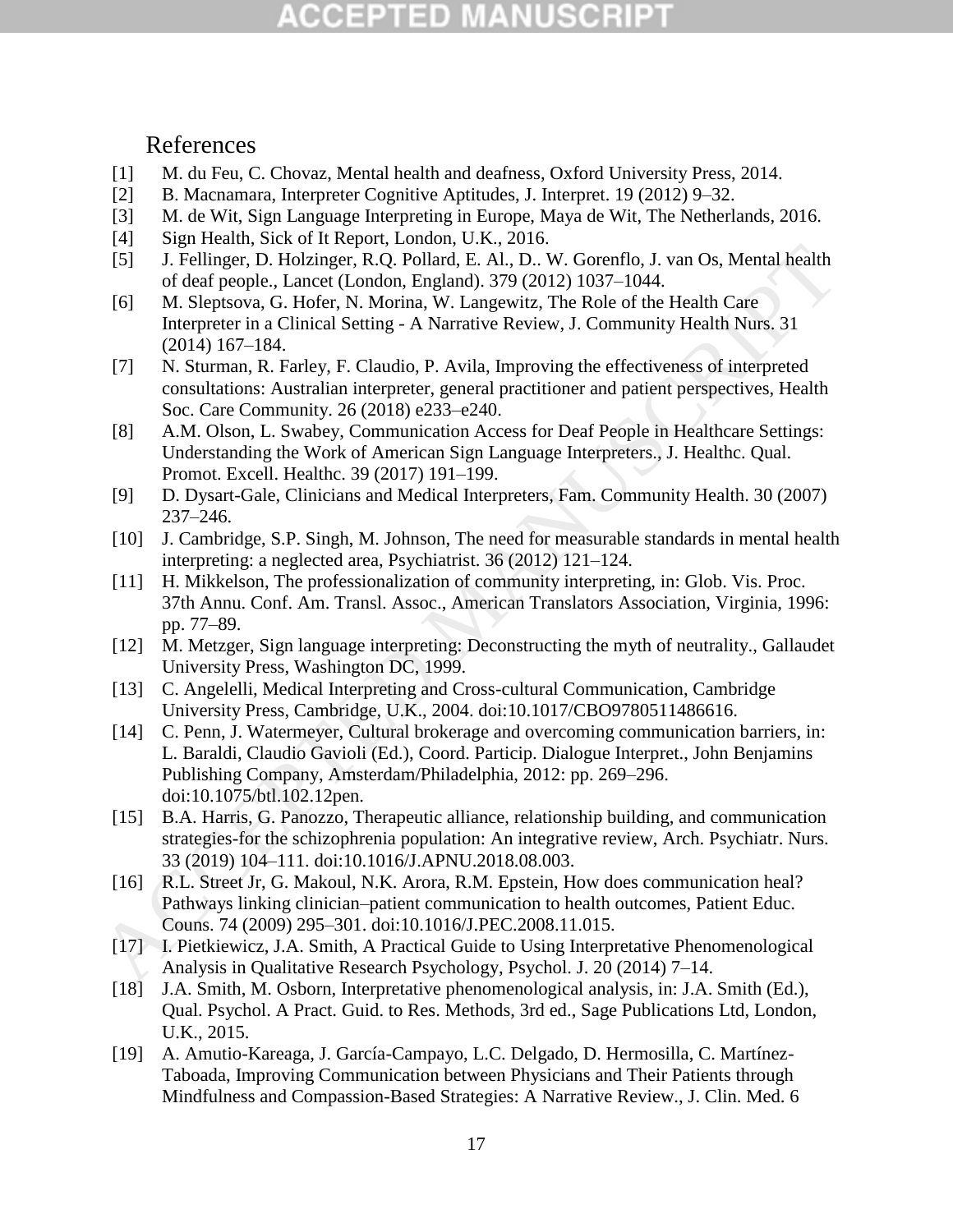## **CCEPTED MANUSCRIP**

(2017) 33–50.

- [20] A. Tong, P. Sainsbury, J. Craig, Consolidated criteria for reporting qualitative research (COREQ): a 32-item checklist for interviews and focus groups, Int. J. Qual. Heal. Care. 19 (2007) 349–357.
- [21] R. Mapson, Who are we?, Newsli. 87 (2014) 13–15.
- [22] X. Hunt, L. Swartz, Psychotherapy with a language interpreter: considerations and cautions for practice, South African J. Psychol. 47 (2017) 97–109.
- [23] G. Chatzidamianos, F. Lobban, S. Jones, A qualitative analysis of relatives', health professionals' and service users' views on the involvement in care of relatives in Bipolar Disorder., BMC Psychiatry. 15 (2015) 228.
- [24] F.R. Burbach, Brief Family Interventions in Psychosis: A Collaborative, Resource-Oriented Approach to Working with Families and Wider Support Networks, in: B. Pradhan, N. Pinnitti, S. Rathod (Eds.), Br. Interv. Psychosis., Springer International Publishing, Switzerland, 2016: pp. 119–137. cations for practice, South African 1. Psychol. 47 (2017) 79-109.<br>
231 G. Charzidamianos, F. Lobban, S. Jones, A qualitative analysis of relatives; health<br>
professionals' and service were views on the involvement in eare o
	- [25] C.J. Falicov, Working with transnational immigrants: expanding meanings of family, community, and culture., Fam. Process. 46 (2007) 157–71.
	- [26] A. Worthington, P. Rooney, R. Hannan, The Triangle of Care. Carers Included: A Guide to Best Practice in Mental Health Care in England, 2nd ed., Carers Trust, London, 2013.
	- [27] A. Cornes, J. Napier, Challenges of Mental Health Interpreting when Working with Deaf Patients, Australas. Psychiatry. 13 (2005) 403–407.
	- [28] E. de Bruin, P. Brugmans, The Psychotherapist and the Sign Language Interpreter, J. Deaf Stud. Deaf Educ. 11 (2006) 360–368. doi:10.1093/deafed/enj034.
	- [29] D. Magill, Healthcare Interpreting from a New Zealand Sign Language Interpreters' Perspective, Auckland University of Technology, 2017.
	- [30] K. Zimányi, "Somebody has to be in charge of a session": On the control of communication in interpreter-mediated mental health encounters, Transl. Interpret. Stud. 8 (2013) 94–111.
	- [31] M. Amering, M. Mikus, S. Steffen, Recovery in Austria: Mental health trialogue, Int. Rev. Psychiatry. 24 (2012) 11–18.
	- [32] E. Darroch, An illusion of inclusion? Can counselling psychology do more to ensure equality and access to psychological therapies for deaf people, through their work with interpreters?, Eur. J. Couns. Psychol. 7 (2018) 14–30. doi:10.5964/ejcop.v7i1.157.
	- [33] K. Zimányi, Conflict recognition, prevention and resolution in mental health interpreting, J. Lang. Polit. 11 (2012) 207–228.
	- [34] C. Crump, N. Glickman, Mental Health Interpreting with Language Dysfluent Deaf Clients, J. Interpret. 21 (2011) 21–36.
	- [35] G. Chatzidamianos, R.A. McCarthy, M. Du Feu, J. Rosselló, P.J. McKenna, Language abnormality in deaf people with schizophrenia: a problem with classifiers, Cogn. Neuropsychiatry. 23 (2018) 229–241. doi:10.1080/13546805.2018.1476227.
	- [36] R.Q. Pollard, Mental health interpreting: A mentored curriculum., Rochester, NY, 1998.
	- [37] C.J. Chovaz, Intersectionality: Mental Health Interpreters and Clinicians or Finding the "sweet spot" in therapy, Int. J. Ment. Heal. Deaf. 3 (2013).
	- [38] R.K. Dean, R.Q. Pollard, Effectiveness of observation-supervision training in community mental health interpreting settings, REDIT E-Journal Didact. Transl. Interpret. 3 (2009) 1– 17.
	- [39] R.K. Dean, R.Q. Pollard, M.A. English, Observation-supervision in mental health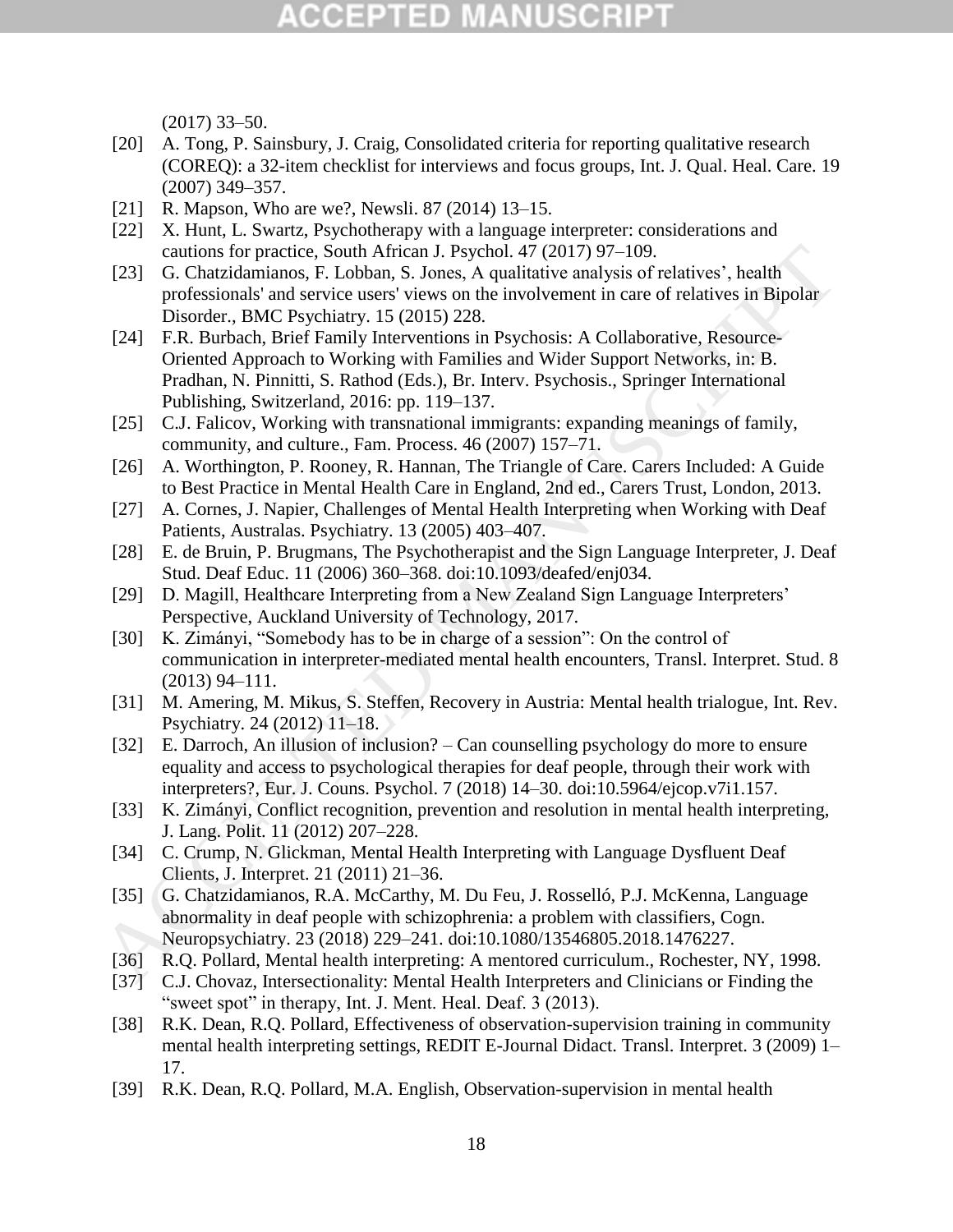## **CCEPTED MANUSCR**

interpreter training, in: E.M. Maroney (Ed.), Still Shining after 25 Years; Proc. 15th Natl. Conv. Conf. Interpret. Trainers, CIT, Monmouth, OR, 2004: pp. 55–75.

[40] R.K. Dean, R.Q. Pollard, Introduction to mental health interpreting. [Motion picture and on-line, interactive instruction.] An on-line training curriculum produced for the Missouri Department of Mental Health., (2013).

https://www.signlanguagespecialists.com/products.html (accessed September 21, 2018).

- [41] H. Raval, A Systemic Perspective on Working with Interpreters, Clin. Child Psychol. Psychiatry. 1 (1996) 29–43.
- [42] R.Q. Pollard, Public Mental-Health-Service and Diagnostic Trends Regarding Individuals Who Are Deaf or Hard-of-Hearing, Rehabil. Psychol. 39 (1994) 147–160.
- [43] C.L. Boness, Treatment of Deaf Clients: Ethical Considerations for Professionals in Psychology., Ethics Behav. 26 (2016) 562–585.
- [44] ASLI, Supervision, (2019). www.asli.org.uk/guidance/supervision-2/ (accessed April 5, 2019).
- [45] A. Rosen, Limitations of personality inventories for assessment of deaf children and adults as illustrated by research with the MMPI, J. Rehabil. Deaf. 1 (1967) 47–52.
- [46] F.R. Ziezulia, Assessment of hearing-impaired people: A guide for selecting psychological, educational, and vocational tests, Gallaudet College Press, Washington, DC, 1982.
- [47] B.A. Brauer, J.. P. Braden, R.Q. Pollard, S.T. Hardy-Braz, Hearing, in: J.H. Sandoval, C.L. Frisby, K.F. Geisinger, J. Ramos-Grenier, J. Dowd-Scheuneman (Eds.), Test Interpret. Divers. Achiev. Equity Psychol. Assess., APA, Washington, DC, 1998: pp. 297– 315.
- [48] M.S. Miller, T.N. Thomas-Presswood, K. Metz, J. Lukomski, Psychological and psychoeducational assessment of deaf and hard of hearing children and adolescents, Gallaudet University Press, Washington, DC, 2015.
- [49] N. Hoertel, F. Limosin, H. Leleu, Poor longitudinal continuity of care is associated with an increased mortality rate among patients with mental disorders: Results from the French National Health Insurance Reimbursement Database, Eur. Psychiatry. 29 (2014) 358–364.
- [50] D. Newman, P. O'Reilly, S.H. Lee, C. Kennedy, Mental health service users' experiences of mental health care: an integrative literature review, J. Psychiatr. Ment. Health Nurs. 22 (2015) 171–182.
- [51] A. Sweeney, J. Davies, S. McLaren, M. Whittock, F. Lemma, R. Belling, S. Clement, T. Burns, J. Catty, I.R. Jones, D. Rose, T. Wykes, Defining continuity of care from the perspectives of mental health service users and professionals: an exploratory, comparative study, Heal. Expect. 19 (2016) 973–987. (41) HR Raval, A Systemic Perspective on Working with Interpreters, Clin. Child Psychol.<br>
149 Psychiatry. 1 (1996) 29–43;<br>
RC, Pollard, Public Merrid-Health Sevice and Diagnostic Trends Regarding Individuals<br>
142) R.O. Po
	- [52] A.M. Cutri, F.A. Torres, C.C. Riquelme, N.B. Cabrera, R.R. Sandoval, S.M. Vesconi, S. Di Lalla, L. Cordi, Prevalence of deaf people who have a professional Argentine Sign Language interpreter during their children's medical consultations, Arch. Argent. Pediatr. 116 (2018) 310–315. doi:10.5546/aap.2018.eng.310.
	- [53] J. White, T. Plompen, C. Osadnik, L. Tao, E. Micallef, T. Haines, The experience of interpreter access and language discordant clinical encounters in Australian health care: a mixed methods exploration, Int. J. Equity Health. 17 (2018) 151. doi:10.1186/s12939-018- 0865-2.
	- [54] N. Gentili, A. Holwell, Mental health in children with severe hearing impairment, Adv. Psychiatr. Treat. 17 (2011) 54–62.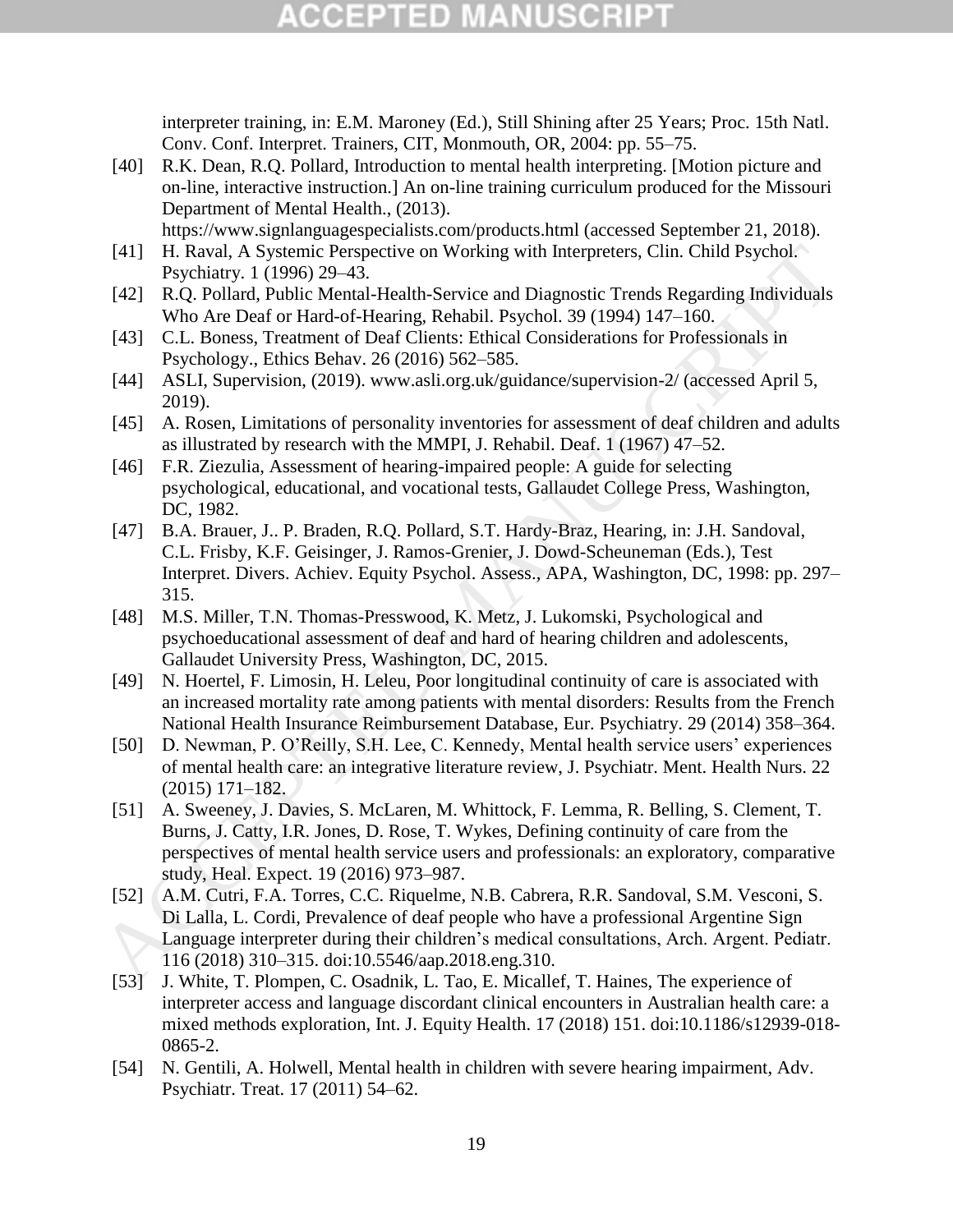# TED

- [55] R.K. Dean, R.Q. Pollard, Application of Demand-Control Theory to Sign Language Interpreting: Implications for Stress and Interpreter Training, J. Deaf Stud. Deaf Educ. 6 (2001) 1–14.
- [56] M.A. Harvey, Shielding Yourself From the Perils of Empathy: The Case of Sign Language Interpreters, J. Deaf Stud. Deaf Educ. 8 (2003) 207–213.
- [57] E. Hsieh, B. Nicodemus, Conceptualizing emotion in healthcare interpreting: A normative approach to interpreters' emotion work, Patient Educ. Couns. 98 (2015) 1474–1481.
- [58] R. Tribe, K. Thompson, Working with interpreters in Health Settings: Guidelines for Psychologists, British Psychological Society, Leicester, 2008.
- [59] E. Darroch, R. Dempsey, Interpreters' experiences of transferential dynamics, vicarious traumatisation, and their need for support and supervision: A systematic literature review, Eur. J. Couns. Psychol. 4 (2016) 166–190. doi:10.5964/ejcop.v4i2.76. approach to interpretess' emotion work, Patient Educ. Couns. 998 (2015) 1474–1481, The Deychologists. British Psychological Society, Leicester, 2008.<br>
Psychologista Britishing Platform, Health Settings: Guidelines for<br>
Eyc
	- [60] C.M.S.M. Santos, Supervising Sign Language Interpreters Students, Procedia Soc. Behav. Sci. 29 (2011) 5–12.
	- [61] S. Sinclair, S. McClement, S. Raffin-Bouchal, T.F. Hack, N.A. Hagen, S. McConnell, H.M. Chochinov, Compassion in Health Care: An Empirical Model, J. Pain Symptom Manage. 51 (2016) 193–203. doi:10.1016/j.jpainsymman.2015.10.009.
	- [62] J. Robertson, Therapists' and Interpreters' Perceptions of the Relationships When Working with Refugee Clients, Antioch University New England, 2014.
	- [63] E.R. Simon-Thomas, D.J. Keltner, D. Sauter, L. Sinicropi-Yao, A. Abramson, The voice conveys specific emotions: Evidence from vocal burst displays., Emotion. 9 (2009) 838– 846.
	- [64] J.L. Goetz, D. Keltner, E. Simon-Thomas, Compassion: An evolutionary analysis and empirical review., Psychol. Bull. 136 (2010) 351–374.
	- [65] M. Barley, Learning from reflective practice and metacognition an anaesthetist's perspective, Reflective Pract. 13 (2012) 271–280. doi:10.1080/14623943.2012.657792.
	- [66] R.K. Dean, R.Q. Pollard, The demand control schema: Interpreting as a practice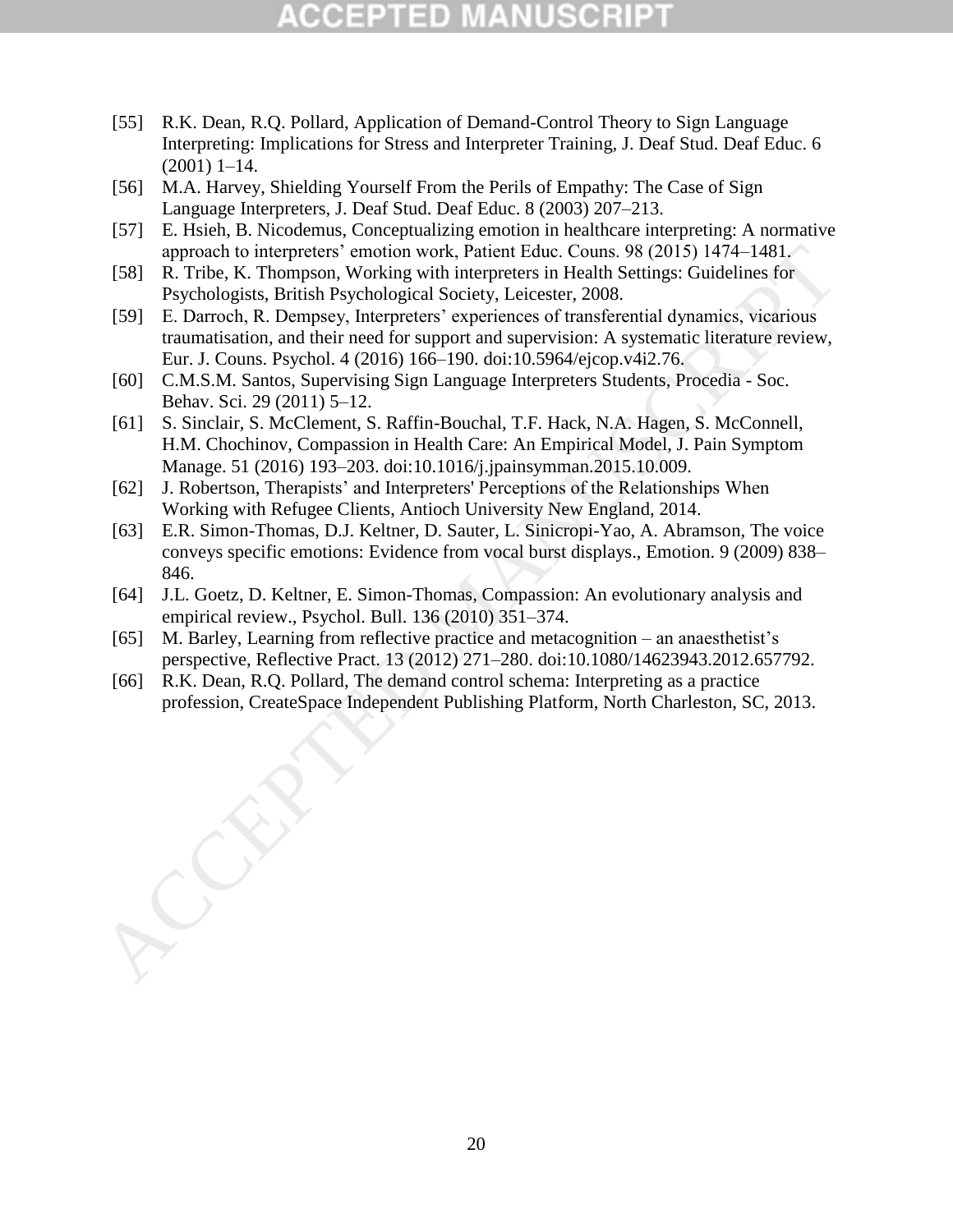### SCRIP ED

|       |                           | Pseudonym Gender Years qualified                     | Motivation                                                                                         | Experience                                         |
|-------|---------------------------|------------------------------------------------------|----------------------------------------------------------------------------------------------------|----------------------------------------------------|
|       |                           | as SL interpreter                                    |                                                                                                    |                                                    |
| Fiona | ${\bf F}$                 | 15                                                   | Linguistics degree                                                                                 | Primary <sup>1</sup> & Secondary <sup>2</sup> Care |
| Paula | ${\bf F}$                 | 10                                                   | Father worked with deaf people                                                                     | Primary Care                                       |
| Tom   | $\mathbf M$               | 15                                                   | Interest in languages                                                                              | Primary & Secondary Care                           |
| Lucy  | ${\bf F}$                 | 16                                                   | Child of Deaf adults                                                                               | <b>Primary Care</b>                                |
| Sally | $\boldsymbol{\mathrm{F}}$ | 3                                                    | Night classes                                                                                      | Primary & Secondary Care                           |
| Karen | $\overline{F}$            | 16                                                   | Has a child with hearing problems                                                                  | Primary & Secondary Care                           |
| Katie | $\mathbf F$               | 10                                                   | Night classes                                                                                      | Primary & Secondary Care                           |
|       |                           |                                                      | 1. Provision of healthcare via first point of contact – e.g. general medical practice, A&E, social |                                                    |
| care  |                           |                                                      |                                                                                                    |                                                    |
|       |                           |                                                      | 2. Provision of healthcare through referral to specialist mental health services - e.g. child and  |                                                    |
|       |                           | adolescent mental health services, forensic services |                                                                                                    |                                                    |
|       |                           |                                                      |                                                                                                    |                                                    |
|       |                           |                                                      |                                                                                                    |                                                    |
|       |                           |                                                      |                                                                                                    |                                                    |
|       |                           |                                                      |                                                                                                    |                                                    |
|       |                           |                                                      |                                                                                                    |                                                    |
|       |                           |                                                      |                                                                                                    |                                                    |
|       |                           |                                                      |                                                                                                    |                                                    |
|       |                           |                                                      |                                                                                                    |                                                    |
|       |                           |                                                      |                                                                                                    |                                                    |
|       |                           |                                                      |                                                                                                    |                                                    |
|       |                           |                                                      |                                                                                                    |                                                    |
|       |                           |                                                      |                                                                                                    |                                                    |
|       |                           |                                                      |                                                                                                    |                                                    |
|       |                           |                                                      |                                                                                                    |                                                    |
|       |                           |                                                      |                                                                                                    |                                                    |
|       |                           |                                                      |                                                                                                    |                                                    |
|       |                           |                                                      |                                                                                                    |                                                    |
|       |                           |                                                      |                                                                                                    |                                                    |
|       |                           |                                                      |                                                                                                    |                                                    |
|       |                           |                                                      |                                                                                                    |                                                    |
|       |                           |                                                      |                                                                                                    |                                                    |
|       |                           |                                                      |                                                                                                    |                                                    |
|       |                           |                                                      |                                                                                                    |                                                    |
|       |                           |                                                      |                                                                                                    |                                                    |
|       |                           |                                                      |                                                                                                    |                                                    |
|       |                           |                                                      |                                                                                                    |                                                    |

**TABLE 1:** Participant demographic information (n=7).